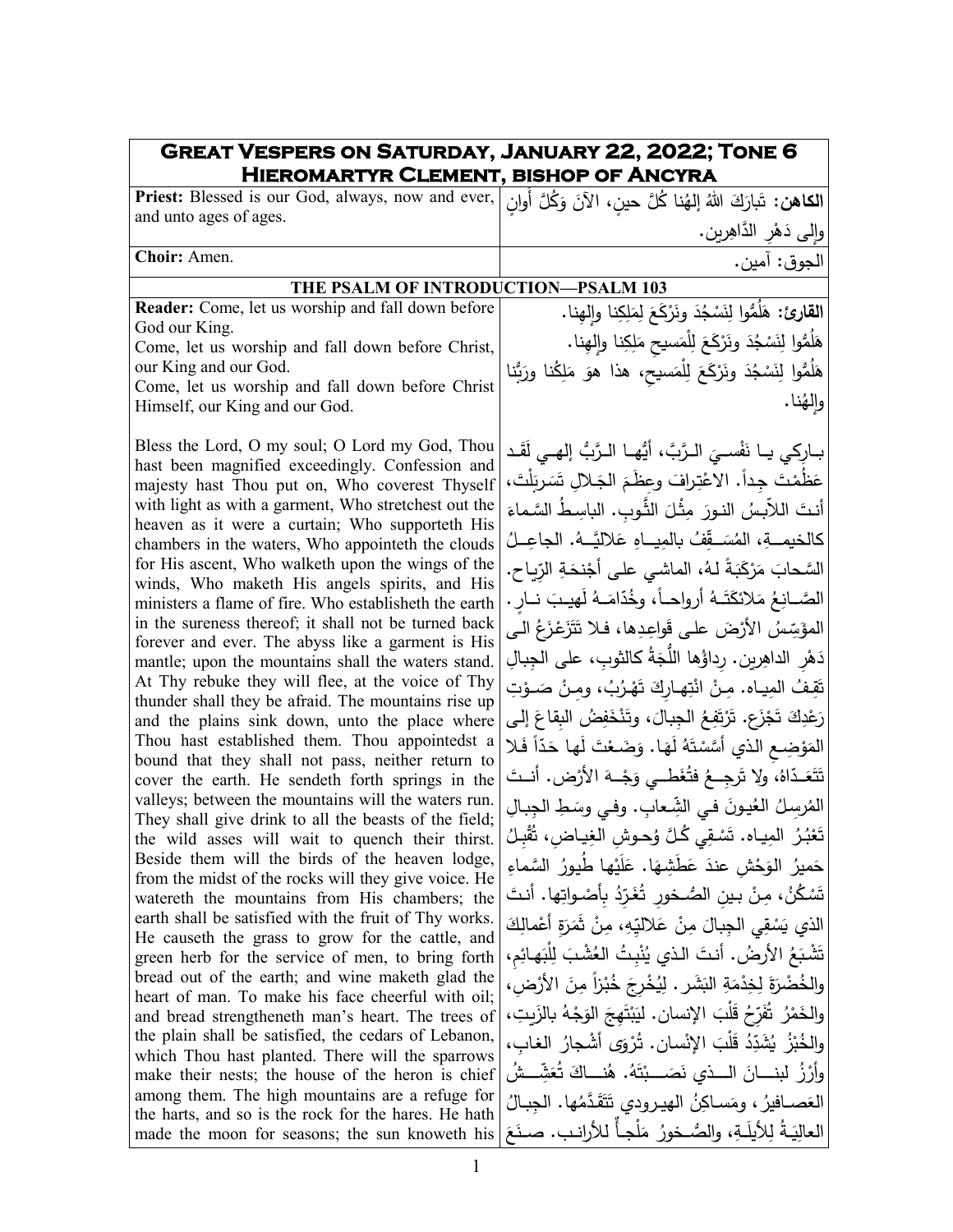| going down. Thou appointedst the darkness, and<br>there was the night, wherein all the beasts of the<br>forest will go abroad; young lions roaring after their<br>prey, and seeking their food from God. The sun<br>ariseth, and they are gathered together, and they lay<br>them down in their dens. Man shall go forth unto<br>his work, and to his labor until the evening. How<br>magnified are Thy works, O Lord! In wisdom hast<br>Thou made them all. The earth is filled with Thy<br>creation. So is this great and spacious sea, wherein<br>are things creeping innumerable, small living<br>creatures with the great. There go the ships; there<br>this leviathan, whom Thou hast made to play<br>therein. All things wait on Thee, to give them their<br>food in due season; when Thou givest it them, they<br>will gather it. When Thou openest Thy hand, all<br>things shall be filled with goodness; when Thou<br>turnest away Thy face, they shall be troubled. Thou<br>wilt take their spirit, and they shall cease; and unto<br>their dust shall they return. Thou wilt send forth<br>Thy Spirit, and they shall be created; and Thou shalt<br>renew the face of the earth. Let the glory of the<br>Lord be unto the ages; the Lord will rejoice in His<br>works. Who looketh on the earth and maketh it<br>tremble, Who toucheth the mountains and they<br>smoke. I will sing unto the Lord throughout my life,<br>I will chant to my God for as long as I have my<br>being. May my words be sweet unto Him; I will<br>rejoice in the Lord. O that sinners would cease from | القَمَرَ للأوقاتِ، والشَّمْسُ عَرَفَتْ غُروبَها. جَعَلَ<br>الظُّلِّمَــةَ فكــانَ لَيْـلٌ، وفيــهِ تعْبُـرُ جميــعُ وحــوش<br>الغــاب. أشْــبالٌ تَــزْأَرُ لِتَخْطُـفَ وتَطْلُـبَ مِــنَ اللهِ<br>طَعامَها. أشرَقَتِ الشَّمسُ فاجتَمَعَتْ، وفي صِيَرِها<br>رَبَضَت. يَخْرُجُ الإِنسانُ إِلى عَمَلِهِ وإِلى صِناعَتِهِ<br>حتـي المَســاء . مــا أَعْظَـمَ أَعْمالَـكَ يــا ربُّ، كلَّهـا<br>بحِكْمَةٍ صَنَعْتَ. قَدِ امْتَلأَتِ الأَرضُ مِنْ خليقَتِكَ.<br>هذا البَحْرُ الكَبِيرُ الواسِعُ، هناكَ دَبّاباتٌ لا عَدَدَ<br>لَهَـا، حَيَوانــاتٌ صِــغَارٌ مَــعَ كِبــار . هُنــاكَ تَجْـرِي<br>السُّفُنُ، هذا التِّنّينُ الذي خَلَقْتَهُ يَلْعَبُ فيه. وكلّها<br>إِيّاكَ تَتَرَجَّى، لِتُعْطِيَها طعامَها في حينِه، وإذا أنتَ<br>أَعْطَيْتَها جِمَعَتْ. تَفْتَحُ يدَكَ فَيَمْتَلِئُ الْكُلُّ خيْراً،<br>تَصْــرِفُ وجهَــكَ فَيَضْــطَرِبون. تَتْــزِعُ أَرواحَهُــمْ<br>فَيَفْذَوْنَ، وإِلــي تُـرابِهِمْ يَرْجِعــونَ. تُرْسِــلُ روحَــكَ<br>فَيُخلَقُونَ، وتُجَدِّدُ وَجْـهَ الأَرضِ. لِيَكُنْ مَجْدُ الرَّبِّ<br>إلىي الدهْرِ ، يَفْرَحُ الرَّبُّ بأعمالِه. الذي يَنْظُرُ إلىي<br>الأَرْضِ فيَجْعَلُهـا تَرْتَعِـدُ، ويَمَسُّ الجبـالَ فتُـدَخِّنُ.<br>أَسَبِّحُ الرَّبَّ فـي حَيَـاتِي، وأَرَّتِـلُ لِإلْهِـي مـا دُمْـتُ<br>مَوْجِـوداً. يَلَّذُ لَـهُ تَـأَمُّلِـى، وأنــا أفـرَحُ بـالرَّبِّ. لِتَبِـدِ |
|-----------------------------------------------------------------------------------------------------------------------------------------------------------------------------------------------------------------------------------------------------------------------------------------------------------------------------------------------------------------------------------------------------------------------------------------------------------------------------------------------------------------------------------------------------------------------------------------------------------------------------------------------------------------------------------------------------------------------------------------------------------------------------------------------------------------------------------------------------------------------------------------------------------------------------------------------------------------------------------------------------------------------------------------------------------------------------------------------------------------------------------------------------------------------------------------------------------------------------------------------------------------------------------------------------------------------------------------------------------------------------------------------------------------------------------------------------------------------------------------------------------------------------------------------------------------------------------------------|-----------------------------------------------------------------------------------------------------------------------------------------------------------------------------------------------------------------------------------------------------------------------------------------------------------------------------------------------------------------------------------------------------------------------------------------------------------------------------------------------------------------------------------------------------------------------------------------------------------------------------------------------------------------------------------------------------------------------------------------------------------------------------------------------------------------------------------------------------------------------------------------------------------------------------------------------------------------------------------------------------------------------------------------------------------------------------------------------------------------------------------------------------------------------------------------------------------------------------------------------------------------------------------------------------------------|
| darkness, and there was the night. How magnified<br>are Thy works, O Lord! In wisdom hast Thou made                                                                                                                                                                                                                                                                                                                                                                                                                                                                                                                                                                                                                                                                                                                                                                                                                                                                                                                                                                                                                                                                                                                                                                                                                                                                                                                                                                                                                                                                                           | الظُلْمَةَ فكانَ لَيْلٌ. ما أعظَمَ أعمالَكَ يا ربُّ، كلّها<br>بجِكْمَةٍ صَنَعْتَ.                                                                                                                                                                                                                                                                                                                                                                                                                                                                                                                                                                                                                                                                                                                                                                                                                                                                                                                                                                                                                                                                                                                                                                                                                               |
| them all.                                                                                                                                                                                                                                                                                                                                                                                                                                                                                                                                                                                                                                                                                                                                                                                                                                                                                                                                                                                                                                                                                                                                                                                                                                                                                                                                                                                                                                                                                                                                                                                     |                                                                                                                                                                                                                                                                                                                                                                                                                                                                                                                                                                                                                                                                                                                                                                                                                                                                                                                                                                                                                                                                                                                                                                                                                                                                                                                 |
| Glory to the Father, and to the Son, and to the<br>Holy Spirit; both now and ever, and unto ages of<br>ages. Amen. Alleluia, Alleluia, Alleluia. Glory<br>to Thee, O God. (thrice) O our God and our<br>Hope, glory to Thee!                                                                                                                                                                                                                                                                                                                                                                                                                                                                                                                                                                                                                                                                                                                                                                                                                                                                                                                                                                                                                                                                                                                                                                                                                                                                                                                                                                  | الْمَجْدُ لِلِآبِ، والآبنِ، والروحِ الْقُدْسِ، الآنَ وكُلَّ أُوان<br><i>والي دُهر الداهرِين. أمين.</i> هَلِلوييا، هَلِلوييا، هَلِلويا،<br>المَجْدُ لَكَ يا الله. (ثلاثا) يا إلهَنا وَرَجاءَنَا لَكَ المَجْد.                                                                                                                                                                                                                                                                                                                                                                                                                                                                                                                                                                                                                                                                                                                                                                                                                                                                                                                                                                                                                                                                                                    |
|                                                                                                                                                                                                                                                                                                                                                                                                                                                                                                                                                                                                                                                                                                                                                                                                                                                                                                                                                                                                                                                                                                                                                                                                                                                                                                                                                                                                                                                                                                                                                                                               | THE GREAT LITANY                                                                                                                                                                                                                                                                                                                                                                                                                                                                                                                                                                                                                                                                                                                                                                                                                                                                                                                                                                                                                                                                                                                                                                                                                                                                                                |
| <b>Deacon:</b> In peace, let us pray to the Lord.                                                                                                                                                                                                                                                                                                                                                                                                                                                                                                                                                                                                                                                                                                                                                                                                                                                                                                                                                                                                                                                                                                                                                                                                                                                                                                                                                                                                                                                                                                                                             | ا <b>لشماس:</b> بِسَلام إلى الرَّبِّ نَطْلُب.                                                                                                                                                                                                                                                                                                                                                                                                                                                                                                                                                                                                                                                                                                                                                                                                                                                                                                                                                                                                                                                                                                                                                                                                                                                                   |
| Choir: Lord, have mercy.                                                                                                                                                                                                                                                                                                                                                                                                                                                                                                                                                                                                                                                                                                                                                                                                                                                                                                                                                                                                                                                                                                                                                                                                                                                                                                                                                                                                                                                                                                                                                                      | ا <b>لجوقة</b> : يا رَبُّ ارْحَم.                                                                                                                                                                                                                                                                                                                                                                                                                                                                                                                                                                                                                                                                                                                                                                                                                                                                                                                                                                                                                                                                                                                                                                                                                                                                               |
| <b>Deacon:</b> For the peace from above and the salvation<br>of our souls, let us pray to the Lord.                                                                                                                                                                                                                                                                                                                                                                                                                                                                                                                                                                                                                                                                                                                                                                                                                                                                                                                                                                                                                                                                                                                                                                                                                                                                                                                                                                                                                                                                                           | <b>الشماس:</b> مِنْ أَجْلِ السَّلام الذي مِنَ الْعُل <sub>َى</sub><br>وخَلاصِ نُفوسِنا، إلى الرَّبِّ نَطْلَب.                                                                                                                                                                                                                                                                                                                                                                                                                                                                                                                                                                                                                                                                                                                                                                                                                                                                                                                                                                                                                                                                                                                                                                                                   |
| Choir: Lord, have mercy.                                                                                                                                                                                                                                                                                                                                                                                                                                                                                                                                                                                                                                                                                                                                                                                                                                                                                                                                                                                                                                                                                                                                                                                                                                                                                                                                                                                                                                                                                                                                                                      | ا <b>لجوقة</b> : يا رَبُّ ارْحَم.                                                                                                                                                                                                                                                                                                                                                                                                                                                                                                                                                                                                                                                                                                                                                                                                                                                                                                                                                                                                                                                                                                                                                                                                                                                                               |
| <b>Deacon:</b> For the peace of the whole world, the<br>good estate of the Holy Churches of God, and the<br>union of all, let us pray to the Lord.                                                                                                                                                                                                                                                                                                                                                                                                                                                                                                                                                                                                                                                                                                                                                                                                                                                                                                                                                                                                                                                                                                                                                                                                                                                                                                                                                                                                                                            | ا <b>لشماس:</b> مِنْ أَجْلِ سَلام كُلِّ العالَم وحُسْنِ شَاتِ<br>كنائِس اللهِ المُقَدَّسَةِ، واتِّحادِ الكُلِّ، إلى الرَّبِّ نَطلَب.                                                                                                                                                                                                                                                                                                                                                                                                                                                                                                                                                                                                                                                                                                                                                                                                                                                                                                                                                                                                                                                                                                                                                                            |
|                                                                                                                                                                                                                                                                                                                                                                                                                                                                                                                                                                                                                                                                                                                                                                                                                                                                                                                                                                                                                                                                                                                                                                                                                                                                                                                                                                                                                                                                                                                                                                                               |                                                                                                                                                                                                                                                                                                                                                                                                                                                                                                                                                                                                                                                                                                                                                                                                                                                                                                                                                                                                                                                                                                                                                                                                                                                                                                                 |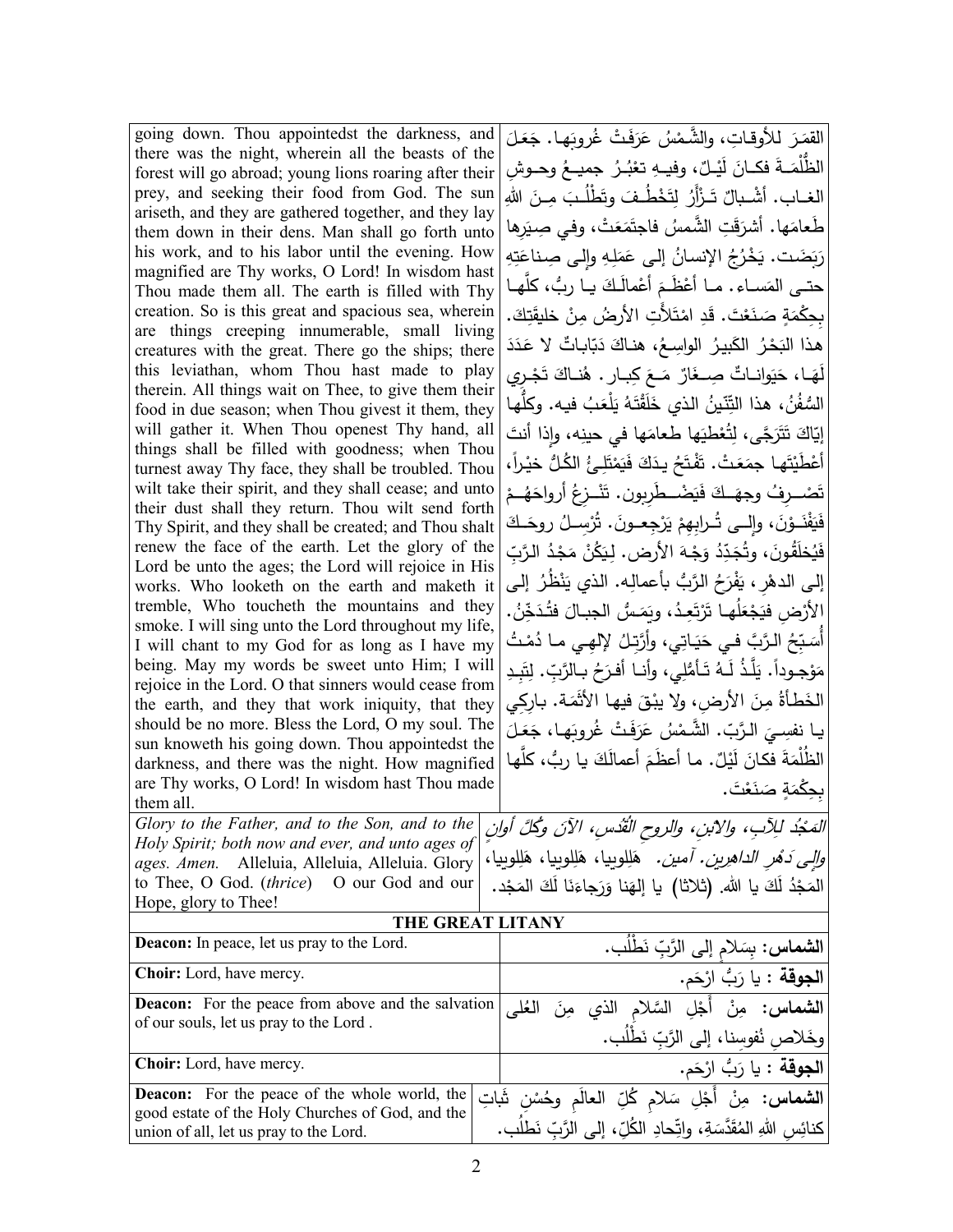| Choir: Lord, have mercy.                                                                                  |  | ا <b>لجوقة:</b> يا رَبُّ ارْحَم.                                                       |  |  |  |
|-----------------------------------------------------------------------------------------------------------|--|----------------------------------------------------------------------------------------|--|--|--|
| <b>Deacon:</b> For this Holy House and those who<br>with faith, reverence, and fear of God enter          |  | ا <b>لشماس:</b> مِنْ أَجْلِ هذا البَيْتِ المُقَدَّس، والذينَ يَدْخُلُونَ               |  |  |  |
| therein, let us pray to the Lord.                                                                         |  | إليهِ بإيمانِ وَوَرَعٍ وَخَوفِ اللهِ، إلى الرَّبِّ نَطْلُبٍ.                           |  |  |  |
| Choir: Lord, have mercy.                                                                                  |  | ا <b>لجوقة:</b> يا رَبُّ ارْحَم.                                                       |  |  |  |
| <b>Deacon:</b> For our father and Metropolitan N., (our<br>Archbishop N. or Bishop N.), the honorable     |  | الشماس: مِنْ أَجْلِ أَبَيْنَا وَمِترَوْبِولِيتِنَا (فلان) وأسقُفِنا                    |  |  |  |
| presbytery, the diaconate in Christ, all the clergy                                                       |  | (فلان) والكَهَنَةِ الْمُكَرَّمينَ والشَمامسةِ الخُدّام بالمَسيح،                       |  |  |  |
| and people, let us pray to the Lord.                                                                      |  | وجميع الإكليروس والشَّعْبِ، إلى الرَّبِّ نَطْلَب.                                      |  |  |  |
| Choir: Lord, have mercy.                                                                                  |  | ا <b>لجوقة:</b> يا رَبُّ ارْحَم.                                                       |  |  |  |
| For Metropolitan Paul<br>and<br><b>Deacon:</b>                                                            |  | الشماس: مِنْ أجلِ المِتْروبوليتِ بولُسَ والمِطْرانِ يوحَنا                             |  |  |  |
| Archbishop John and their quick release<br>from captivity and safe return, let us pray to<br>the Lord.    |  | وفَكِّ أَسْرِهِما وعَوْدَتِهِما سالِمَيْن، إلى الرَّبِّ نَطْلُب.                       |  |  |  |
| Choir: Lord, have mercy.                                                                                  |  | ا <b>لجوقة:</b> يا رَبُّ ارْحَم.                                                       |  |  |  |
| For our country, its President, civil<br>Deacon:                                                          |  | (في أمريكا) الشعَّاس: مِنْ أَجْلِ حُكَّام هَذا البَلَدِ،                               |  |  |  |
| authorities, and Armed Forces, let us pray to the Lord.                                                   |  | ومُؤازَرَتِهِمْ في كُلِّ عَمَلٍ صالِحٍ، إلى الرَّبِّ نَطْلُب.                          |  |  |  |
| Choir: Lord, have mercy.                                                                                  |  | ا <b>لجوق</b> : يا رَبُّ ارْحَم.                                                       |  |  |  |
| Deacon: For this city and every city and                                                                  |  | <b>الشماس:</b> مِنْ أَجْلِ هذهِ المَدينةِ، وجَميع المُدُنِ والقُرى                     |  |  |  |
| countryside and the faithful who dwell<br>therein, let us pray to the Lord.                               |  | والمؤْمِنينَ الساكِنينَ فِيها، إلى الرَّبّ نَطْلُب.                                    |  |  |  |
| Choir: Lord, have mercy.                                                                                  |  | ا <b>لجوقة:</b> يا رَبُّ ارْحَم.                                                       |  |  |  |
| <b>Deacon:</b> For healthful seasons, abundance of the                                                    |  | <b>الشماس:</b> مِنْ أَجْلِ اعْتِدالِ الأَهْوِيَةِ وخِصْبِ الأَرْض                      |  |  |  |
| fruits of the earth, and peaceful times, let us pray<br>to the Lord.                                      |  | بالثِمار ، وأَوْقاتٍ سلاميَّةٍ، إلى الرَّبِّ نَطْلُب.                                  |  |  |  |
| Choir: Lord, have mercy.                                                                                  |  | ا <b>لجوقة:</b> يا رَبُّ ارْحَم.                                                       |  |  |  |
| <b>Deacon:</b> For travelers by sea, by land,                                                             |  | <b>الشماس:</b> مِنْ أَجْلِ المُسافرينَ في البَحْرِ والبَرِّ والجوِّ،                   |  |  |  |
| and by air, the sick, the suffering, the<br>captive, and for their salvation, let us pray<br>to the Lord. |  | والمَرْضىي والمَضْنِيينَ، والأَسْرَى وخَلاصِهِمْ، إلى الرَّبِّ نَطْلُبٍ.               |  |  |  |
| Choir: Lord, have mercy.                                                                                  |  | ا <b>لجوقة:</b> يا رَبُّ ارْحَم.                                                       |  |  |  |
| Deacon: For our deliverance from all tribulation,                                                         |  | <b>الشماس:</b> مِنْ أَجْلِ نَجاتِنا مِنْ كُلِّ ضيقِ وَغَضَبِ                           |  |  |  |
| wrath, danger, and necessity, let us pray to the Lord.                                                    |  | وخَطَر وَشِدَةٍ، إلى الرَّبِّ نَطْلُب.                                                 |  |  |  |
| Choir: Lord, have mercy.                                                                                  |  | ا <b>لجوقة:</b> يا رَبُّ ارْحَم.                                                       |  |  |  |
| <b>Deacon:</b> Help us; save us; have mercy on us;<br>and keep us, O God, by Thy grace.                   |  | ال <b>شماس:</b> أَعْضُدْ وَخَلِّصْ وارْحَمْ واحفَظْنا يا اللهُ بِنِعْمَتِكَ.           |  |  |  |
| Choir: Lord, have mercy.                                                                                  |  | ا <b>لجوقة:</b> يا رَبُّ ارْحَم.                                                       |  |  |  |
| <b>Deacon:</b> Calling to remembrance our<br>all-holy, immaculate, most blessed and                       |  | الشماس: بعدَ ذِكْرِنا الكلِّيَةَ القَداسَةِ الطاهِرَةَ، الفائِقَةَ البَرَكاتِ،         |  |  |  |
| glorious Lady the Theotokos and ever-                                                                     |  | المَجيدةَ، سيِّدَتَنا والِدةَ الإِلهِ الدائِمَةَ البَتوليَّةِ مَرْيَمَ، مَعَ جَميعِ    |  |  |  |
| Virgin Mary, with all the Saints, let us<br>commend ourselves and each other, and                         |  | القدِّيسين، لِنوْدِعْ أَنفُسَنا وبَعْضُنا بَعْضاً وَكُلَّ حَياتِنا لِلْمَسيحِ الإله. َ |  |  |  |
| all our life unto Christ our God.<br>Choir: To Thee, O Lord.                                              |  | ا <b>لجوقة:</b> لَكَ يا رَبّ.                                                          |  |  |  |
|                                                                                                           |  |                                                                                        |  |  |  |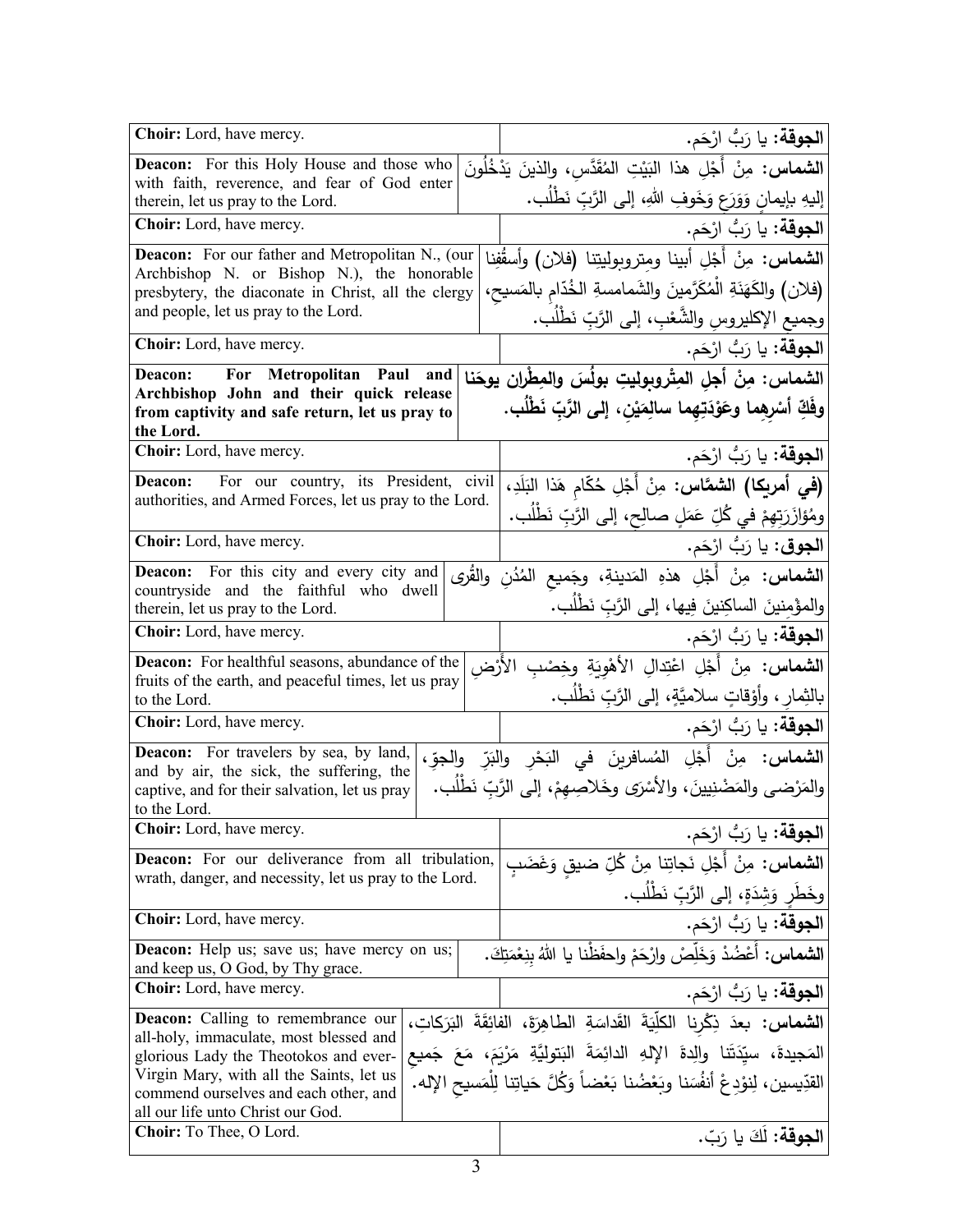| والابنُ والروحُ القُدُسُ، الآنَ وكلَّ أوانٍ، وإلى دهرِ الداهرينِ.<br>Son and to the Holy Spirit, now and ever,<br>and unto ages of ages.<br>Choir: Amen.<br>ا <b>لجوقة:</b> آمين.<br>"BLESSED IS THE MAN" and verses<br>Verse:<br>Blessed is the man who walks not in the counsel of the wicked.<br>Refrain: Alleluia. Alleluia. Alleluia.<br>For the Lord knows the way of the righteous, but the way of the wicked will perish.<br><i>Verse:</i><br>Refrain<br>Serve the Lord in fear and rejoice; rejoice in Him with trembling. Refrain<br><i>Verse:</i><br>Blessed are all who take refuge in Him. Refrain<br>Verse:<br>Arise, arise, O Lord. Save me O my God. Refrain<br>Verse:<br>Salvation belongs to the Lord. Thy blessing be upon Thy people. Refrain<br><i>Verse:</i><br>Glory to the Father and to the Son and to the Holy Spirit, both now and ever and unto<br>Verse:<br>ages of ages.<br>Amen. Alleluia. Alleluia. Alleluia. Glory to Thee O God (3 times).<br>THE LITTLE LITANY<br>الكاهن: أيْضاً وأيْضاً بِسَلامِ إلى الرَّبِّ نَطْلُب.<br>Priest: Again and again, in peace, let us pray to<br>the Lord.<br>الجوق: يا ربُّ ارْحَمْ.<br><b>Choir:</b> Lord, have mercy.<br>الكاهن: أَعْضُدْ، وَخَلِّصْ، وارْحَمْ، واحفَظْنا يا اللهُ بنِعْمَتِكَ.<br><b>Priest:</b> Help us; save us; have mercy on us; and<br>keep us, O God, by Thy grace.<br>ا <b>لجوق</b> : يا ربُّ ارْحَمْ.<br><b>Choir:</b> Lord, have mercy.<br>ا <b>لكاهن: بع</b> دَ ذِكْرِنا الكُلِّيَّةَ القَداسَةِ، الطاهِرَةَ، الفائِقَةَ<br>Priest: Calling to remembrance our all-holy,<br>immaculate, most-blessed and glorious Lady<br>البَرَكاتِ المَجيدة، سيِّدَتَنا والِدَةَ الإِلهِ الدائِمَةَ البَتوليَّةِ مَرْيَمَ<br>the Theotokos and ever-virgin Mary, with all<br>مَعَ جميع القدِّيسين، لِنُوْدِعْ أَنْفُسَنا وبَعْضُنا بَعْضاً وَكُلَّ<br>the saints: let us commend ourselves and each<br>other, and all our life unto Christ our God.<br> حَياتِنا لِلْمَسيح الإِله.<br>Choir: To Thee, O Lord.<br>ا <b>لجوق</b> : لكَ يا ربّ.<br>Priest: For Thine is the might, and Thine is the<br>kingdom, and the power and the glory of the<br><b>الكاهن:</b> لأنَّ لكَ العِزَّةَ ولِكَ المُلْكَ والقُوَّةَ والمَجْدَ أَيُّها الآبُ<br>Father and of the Son and of the Holy Spirit.<br>والإبنُ والروحُ القُدُسُ، الآنَ وكُلَّ أوانِ وإلى دَهْرِ الدَّاهِرِينِ.<br>now and ever, and unto ages of ages.<br>Choir: Amen.<br>ا <b>لجوق</b> : آمين.<br>"O LORD, I HAVE CRIED" IN TONE SIX<br>O Lord, I have cried out unto Thee, hear Thou<br>يا ربِّ إليكَ صَرَخْتُ، فاسْتَمِعْ لي، إسْتَمِعْ لي يا ربُّ.<br>me; hear Thou me, O Lord. O Lord, I have<br>يا ربِّ إليْكَ صَرَخْتُ فاسْتَمِعْ لي، أَنْصِتْ إلى صوتِ<br>cried out unto Thee, hear Thou me. Give ear to<br>the voice of my supplication when I cry out<br>تَضَرُّعي حينَ أَصْرُخُ إِلَيكَ، إِسْتَمِعْ لَي يا رَبّ.<br>unto Thee: hear Thou me, O Lord.<br>Let my prayer be set forth before Thee as the<br>لِتَسْتَقِمْ صَلاتي كالبَخور أمامَكَ، ولْيَكُنْ رَفْعُ يَدَيَّ<br>incense, and the lifting up of my hands as the<br>كَذَبِيحَةٍ مَسائيَّةٍ، إِسْتَمِعْ لَي يا رَبُّ.<br>evening sacrifice; hear Thou me, O Lord.<br>Set a watch, O Lord, before my mouth, and a<br>إِجْعَلْ يا رَبُّ حارساً لِفَمى وبِاباً حَصيناً على شَفَتَىّ.<br>protecting door round about my lips.<br>Incline not my heart to evil words, to make excuses<br>لا تُمِلْ قَلْبِي إِلَى كَلامِ الشِّرِّ فَيَتَعَلَّلَ بِعِلَلِ الخطايا. | Priest: For unto Thee are due all glory,    | ا <b>لكاهن:</b> لأنَّهُ يَنْبَغي لَكَ كُلُّ تَمْجِيدٍ وإِكْرامِ وسُجودٍ، أيها الآبُ |
|-----------------------------------------------------------------------------------------------------------------------------------------------------------------------------------------------------------------------------------------------------------------------------------------------------------------------------------------------------------------------------------------------------------------------------------------------------------------------------------------------------------------------------------------------------------------------------------------------------------------------------------------------------------------------------------------------------------------------------------------------------------------------------------------------------------------------------------------------------------------------------------------------------------------------------------------------------------------------------------------------------------------------------------------------------------------------------------------------------------------------------------------------------------------------------------------------------------------------------------------------------------------------------------------------------------------------------------------------------------------------------------------------------------------------------------------------------------------------------------------------------------------------------------------------------------------------------------------------------------------------------------------------------------------------------------------------------------------------------------------------------------------------------------------------------------------------------------------------------------------------------------------------------------------------------------------------------------------------------------------------------------------------------------------------------------------------------------------------------------------------------------------------------------------------------------------------------------------------------------------------------------------------------------------------------------------------------------------------------------------------------------------------------------------------------------------------------------------------------------------------------------------------------------------------------------------------------------------------------------------------------------------------------------------------------------------------------------------------------------------------------------------------------------------------------------------------------------------------------------------------------------------------------------------------------------------------------------------------------------------------------------------------------------------------------------------------------------------------------------------------------------------------------------------------------------------------------------------------------------------------------------------------------------------------------------------------------------------------------------------------------------------------------------------------------------------------------------------------|---------------------------------------------|-------------------------------------------------------------------------------------|
|                                                                                                                                                                                                                                                                                                                                                                                                                                                                                                                                                                                                                                                                                                                                                                                                                                                                                                                                                                                                                                                                                                                                                                                                                                                                                                                                                                                                                                                                                                                                                                                                                                                                                                                                                                                                                                                                                                                                                                                                                                                                                                                                                                                                                                                                                                                                                                                                                                                                                                                                                                                                                                                                                                                                                                                                                                                                                                                                                                                                                                                                                                                                                                                                                                                                                                                                                                                                                                                                       | honor, and worship to the Father and to the |                                                                                     |
|                                                                                                                                                                                                                                                                                                                                                                                                                                                                                                                                                                                                                                                                                                                                                                                                                                                                                                                                                                                                                                                                                                                                                                                                                                                                                                                                                                                                                                                                                                                                                                                                                                                                                                                                                                                                                                                                                                                                                                                                                                                                                                                                                                                                                                                                                                                                                                                                                                                                                                                                                                                                                                                                                                                                                                                                                                                                                                                                                                                                                                                                                                                                                                                                                                                                                                                                                                                                                                                                       |                                             |                                                                                     |
|                                                                                                                                                                                                                                                                                                                                                                                                                                                                                                                                                                                                                                                                                                                                                                                                                                                                                                                                                                                                                                                                                                                                                                                                                                                                                                                                                                                                                                                                                                                                                                                                                                                                                                                                                                                                                                                                                                                                                                                                                                                                                                                                                                                                                                                                                                                                                                                                                                                                                                                                                                                                                                                                                                                                                                                                                                                                                                                                                                                                                                                                                                                                                                                                                                                                                                                                                                                                                                                                       |                                             |                                                                                     |
|                                                                                                                                                                                                                                                                                                                                                                                                                                                                                                                                                                                                                                                                                                                                                                                                                                                                                                                                                                                                                                                                                                                                                                                                                                                                                                                                                                                                                                                                                                                                                                                                                                                                                                                                                                                                                                                                                                                                                                                                                                                                                                                                                                                                                                                                                                                                                                                                                                                                                                                                                                                                                                                                                                                                                                                                                                                                                                                                                                                                                                                                                                                                                                                                                                                                                                                                                                                                                                                                       |                                             |                                                                                     |
|                                                                                                                                                                                                                                                                                                                                                                                                                                                                                                                                                                                                                                                                                                                                                                                                                                                                                                                                                                                                                                                                                                                                                                                                                                                                                                                                                                                                                                                                                                                                                                                                                                                                                                                                                                                                                                                                                                                                                                                                                                                                                                                                                                                                                                                                                                                                                                                                                                                                                                                                                                                                                                                                                                                                                                                                                                                                                                                                                                                                                                                                                                                                                                                                                                                                                                                                                                                                                                                                       |                                             |                                                                                     |
|                                                                                                                                                                                                                                                                                                                                                                                                                                                                                                                                                                                                                                                                                                                                                                                                                                                                                                                                                                                                                                                                                                                                                                                                                                                                                                                                                                                                                                                                                                                                                                                                                                                                                                                                                                                                                                                                                                                                                                                                                                                                                                                                                                                                                                                                                                                                                                                                                                                                                                                                                                                                                                                                                                                                                                                                                                                                                                                                                                                                                                                                                                                                                                                                                                                                                                                                                                                                                                                                       |                                             |                                                                                     |
|                                                                                                                                                                                                                                                                                                                                                                                                                                                                                                                                                                                                                                                                                                                                                                                                                                                                                                                                                                                                                                                                                                                                                                                                                                                                                                                                                                                                                                                                                                                                                                                                                                                                                                                                                                                                                                                                                                                                                                                                                                                                                                                                                                                                                                                                                                                                                                                                                                                                                                                                                                                                                                                                                                                                                                                                                                                                                                                                                                                                                                                                                                                                                                                                                                                                                                                                                                                                                                                                       |                                             |                                                                                     |
|                                                                                                                                                                                                                                                                                                                                                                                                                                                                                                                                                                                                                                                                                                                                                                                                                                                                                                                                                                                                                                                                                                                                                                                                                                                                                                                                                                                                                                                                                                                                                                                                                                                                                                                                                                                                                                                                                                                                                                                                                                                                                                                                                                                                                                                                                                                                                                                                                                                                                                                                                                                                                                                                                                                                                                                                                                                                                                                                                                                                                                                                                                                                                                                                                                                                                                                                                                                                                                                                       |                                             |                                                                                     |
|                                                                                                                                                                                                                                                                                                                                                                                                                                                                                                                                                                                                                                                                                                                                                                                                                                                                                                                                                                                                                                                                                                                                                                                                                                                                                                                                                                                                                                                                                                                                                                                                                                                                                                                                                                                                                                                                                                                                                                                                                                                                                                                                                                                                                                                                                                                                                                                                                                                                                                                                                                                                                                                                                                                                                                                                                                                                                                                                                                                                                                                                                                                                                                                                                                                                                                                                                                                                                                                                       |                                             |                                                                                     |
|                                                                                                                                                                                                                                                                                                                                                                                                                                                                                                                                                                                                                                                                                                                                                                                                                                                                                                                                                                                                                                                                                                                                                                                                                                                                                                                                                                                                                                                                                                                                                                                                                                                                                                                                                                                                                                                                                                                                                                                                                                                                                                                                                                                                                                                                                                                                                                                                                                                                                                                                                                                                                                                                                                                                                                                                                                                                                                                                                                                                                                                                                                                                                                                                                                                                                                                                                                                                                                                                       |                                             |                                                                                     |
|                                                                                                                                                                                                                                                                                                                                                                                                                                                                                                                                                                                                                                                                                                                                                                                                                                                                                                                                                                                                                                                                                                                                                                                                                                                                                                                                                                                                                                                                                                                                                                                                                                                                                                                                                                                                                                                                                                                                                                                                                                                                                                                                                                                                                                                                                                                                                                                                                                                                                                                                                                                                                                                                                                                                                                                                                                                                                                                                                                                                                                                                                                                                                                                                                                                                                                                                                                                                                                                                       |                                             |                                                                                     |
|                                                                                                                                                                                                                                                                                                                                                                                                                                                                                                                                                                                                                                                                                                                                                                                                                                                                                                                                                                                                                                                                                                                                                                                                                                                                                                                                                                                                                                                                                                                                                                                                                                                                                                                                                                                                                                                                                                                                                                                                                                                                                                                                                                                                                                                                                                                                                                                                                                                                                                                                                                                                                                                                                                                                                                                                                                                                                                                                                                                                                                                                                                                                                                                                                                                                                                                                                                                                                                                                       |                                             |                                                                                     |
|                                                                                                                                                                                                                                                                                                                                                                                                                                                                                                                                                                                                                                                                                                                                                                                                                                                                                                                                                                                                                                                                                                                                                                                                                                                                                                                                                                                                                                                                                                                                                                                                                                                                                                                                                                                                                                                                                                                                                                                                                                                                                                                                                                                                                                                                                                                                                                                                                                                                                                                                                                                                                                                                                                                                                                                                                                                                                                                                                                                                                                                                                                                                                                                                                                                                                                                                                                                                                                                                       |                                             |                                                                                     |
|                                                                                                                                                                                                                                                                                                                                                                                                                                                                                                                                                                                                                                                                                                                                                                                                                                                                                                                                                                                                                                                                                                                                                                                                                                                                                                                                                                                                                                                                                                                                                                                                                                                                                                                                                                                                                                                                                                                                                                                                                                                                                                                                                                                                                                                                                                                                                                                                                                                                                                                                                                                                                                                                                                                                                                                                                                                                                                                                                                                                                                                                                                                                                                                                                                                                                                                                                                                                                                                                       |                                             |                                                                                     |
|                                                                                                                                                                                                                                                                                                                                                                                                                                                                                                                                                                                                                                                                                                                                                                                                                                                                                                                                                                                                                                                                                                                                                                                                                                                                                                                                                                                                                                                                                                                                                                                                                                                                                                                                                                                                                                                                                                                                                                                                                                                                                                                                                                                                                                                                                                                                                                                                                                                                                                                                                                                                                                                                                                                                                                                                                                                                                                                                                                                                                                                                                                                                                                                                                                                                                                                                                                                                                                                                       |                                             |                                                                                     |
|                                                                                                                                                                                                                                                                                                                                                                                                                                                                                                                                                                                                                                                                                                                                                                                                                                                                                                                                                                                                                                                                                                                                                                                                                                                                                                                                                                                                                                                                                                                                                                                                                                                                                                                                                                                                                                                                                                                                                                                                                                                                                                                                                                                                                                                                                                                                                                                                                                                                                                                                                                                                                                                                                                                                                                                                                                                                                                                                                                                                                                                                                                                                                                                                                                                                                                                                                                                                                                                                       |                                             |                                                                                     |
|                                                                                                                                                                                                                                                                                                                                                                                                                                                                                                                                                                                                                                                                                                                                                                                                                                                                                                                                                                                                                                                                                                                                                                                                                                                                                                                                                                                                                                                                                                                                                                                                                                                                                                                                                                                                                                                                                                                                                                                                                                                                                                                                                                                                                                                                                                                                                                                                                                                                                                                                                                                                                                                                                                                                                                                                                                                                                                                                                                                                                                                                                                                                                                                                                                                                                                                                                                                                                                                                       |                                             |                                                                                     |
|                                                                                                                                                                                                                                                                                                                                                                                                                                                                                                                                                                                                                                                                                                                                                                                                                                                                                                                                                                                                                                                                                                                                                                                                                                                                                                                                                                                                                                                                                                                                                                                                                                                                                                                                                                                                                                                                                                                                                                                                                                                                                                                                                                                                                                                                                                                                                                                                                                                                                                                                                                                                                                                                                                                                                                                                                                                                                                                                                                                                                                                                                                                                                                                                                                                                                                                                                                                                                                                                       |                                             |                                                                                     |
|                                                                                                                                                                                                                                                                                                                                                                                                                                                                                                                                                                                                                                                                                                                                                                                                                                                                                                                                                                                                                                                                                                                                                                                                                                                                                                                                                                                                                                                                                                                                                                                                                                                                                                                                                                                                                                                                                                                                                                                                                                                                                                                                                                                                                                                                                                                                                                                                                                                                                                                                                                                                                                                                                                                                                                                                                                                                                                                                                                                                                                                                                                                                                                                                                                                                                                                                                                                                                                                                       |                                             |                                                                                     |
|                                                                                                                                                                                                                                                                                                                                                                                                                                                                                                                                                                                                                                                                                                                                                                                                                                                                                                                                                                                                                                                                                                                                                                                                                                                                                                                                                                                                                                                                                                                                                                                                                                                                                                                                                                                                                                                                                                                                                                                                                                                                                                                                                                                                                                                                                                                                                                                                                                                                                                                                                                                                                                                                                                                                                                                                                                                                                                                                                                                                                                                                                                                                                                                                                                                                                                                                                                                                                                                                       |                                             |                                                                                     |
|                                                                                                                                                                                                                                                                                                                                                                                                                                                                                                                                                                                                                                                                                                                                                                                                                                                                                                                                                                                                                                                                                                                                                                                                                                                                                                                                                                                                                                                                                                                                                                                                                                                                                                                                                                                                                                                                                                                                                                                                                                                                                                                                                                                                                                                                                                                                                                                                                                                                                                                                                                                                                                                                                                                                                                                                                                                                                                                                                                                                                                                                                                                                                                                                                                                                                                                                                                                                                                                                       |                                             |                                                                                     |
|                                                                                                                                                                                                                                                                                                                                                                                                                                                                                                                                                                                                                                                                                                                                                                                                                                                                                                                                                                                                                                                                                                                                                                                                                                                                                                                                                                                                                                                                                                                                                                                                                                                                                                                                                                                                                                                                                                                                                                                                                                                                                                                                                                                                                                                                                                                                                                                                                                                                                                                                                                                                                                                                                                                                                                                                                                                                                                                                                                                                                                                                                                                                                                                                                                                                                                                                                                                                                                                                       |                                             |                                                                                     |
|                                                                                                                                                                                                                                                                                                                                                                                                                                                                                                                                                                                                                                                                                                                                                                                                                                                                                                                                                                                                                                                                                                                                                                                                                                                                                                                                                                                                                                                                                                                                                                                                                                                                                                                                                                                                                                                                                                                                                                                                                                                                                                                                                                                                                                                                                                                                                                                                                                                                                                                                                                                                                                                                                                                                                                                                                                                                                                                                                                                                                                                                                                                                                                                                                                                                                                                                                                                                                                                                       |                                             |                                                                                     |
|                                                                                                                                                                                                                                                                                                                                                                                                                                                                                                                                                                                                                                                                                                                                                                                                                                                                                                                                                                                                                                                                                                                                                                                                                                                                                                                                                                                                                                                                                                                                                                                                                                                                                                                                                                                                                                                                                                                                                                                                                                                                                                                                                                                                                                                                                                                                                                                                                                                                                                                                                                                                                                                                                                                                                                                                                                                                                                                                                                                                                                                                                                                                                                                                                                                                                                                                                                                                                                                                       |                                             |                                                                                     |
|                                                                                                                                                                                                                                                                                                                                                                                                                                                                                                                                                                                                                                                                                                                                                                                                                                                                                                                                                                                                                                                                                                                                                                                                                                                                                                                                                                                                                                                                                                                                                                                                                                                                                                                                                                                                                                                                                                                                                                                                                                                                                                                                                                                                                                                                                                                                                                                                                                                                                                                                                                                                                                                                                                                                                                                                                                                                                                                                                                                                                                                                                                                                                                                                                                                                                                                                                                                                                                                                       |                                             |                                                                                     |
|                                                                                                                                                                                                                                                                                                                                                                                                                                                                                                                                                                                                                                                                                                                                                                                                                                                                                                                                                                                                                                                                                                                                                                                                                                                                                                                                                                                                                                                                                                                                                                                                                                                                                                                                                                                                                                                                                                                                                                                                                                                                                                                                                                                                                                                                                                                                                                                                                                                                                                                                                                                                                                                                                                                                                                                                                                                                                                                                                                                                                                                                                                                                                                                                                                                                                                                                                                                                                                                                       |                                             |                                                                                     |
|                                                                                                                                                                                                                                                                                                                                                                                                                                                                                                                                                                                                                                                                                                                                                                                                                                                                                                                                                                                                                                                                                                                                                                                                                                                                                                                                                                                                                                                                                                                                                                                                                                                                                                                                                                                                                                                                                                                                                                                                                                                                                                                                                                                                                                                                                                                                                                                                                                                                                                                                                                                                                                                                                                                                                                                                                                                                                                                                                                                                                                                                                                                                                                                                                                                                                                                                                                                                                                                                       |                                             |                                                                                     |
|                                                                                                                                                                                                                                                                                                                                                                                                                                                                                                                                                                                                                                                                                                                                                                                                                                                                                                                                                                                                                                                                                                                                                                                                                                                                                                                                                                                                                                                                                                                                                                                                                                                                                                                                                                                                                                                                                                                                                                                                                                                                                                                                                                                                                                                                                                                                                                                                                                                                                                                                                                                                                                                                                                                                                                                                                                                                                                                                                                                                                                                                                                                                                                                                                                                                                                                                                                                                                                                                       |                                             |                                                                                     |
|                                                                                                                                                                                                                                                                                                                                                                                                                                                                                                                                                                                                                                                                                                                                                                                                                                                                                                                                                                                                                                                                                                                                                                                                                                                                                                                                                                                                                                                                                                                                                                                                                                                                                                                                                                                                                                                                                                                                                                                                                                                                                                                                                                                                                                                                                                                                                                                                                                                                                                                                                                                                                                                                                                                                                                                                                                                                                                                                                                                                                                                                                                                                                                                                                                                                                                                                                                                                                                                                       |                                             |                                                                                     |
|                                                                                                                                                                                                                                                                                                                                                                                                                                                                                                                                                                                                                                                                                                                                                                                                                                                                                                                                                                                                                                                                                                                                                                                                                                                                                                                                                                                                                                                                                                                                                                                                                                                                                                                                                                                                                                                                                                                                                                                                                                                                                                                                                                                                                                                                                                                                                                                                                                                                                                                                                                                                                                                                                                                                                                                                                                                                                                                                                                                                                                                                                                                                                                                                                                                                                                                                                                                                                                                                       |                                             |                                                                                     |
|                                                                                                                                                                                                                                                                                                                                                                                                                                                                                                                                                                                                                                                                                                                                                                                                                                                                                                                                                                                                                                                                                                                                                                                                                                                                                                                                                                                                                                                                                                                                                                                                                                                                                                                                                                                                                                                                                                                                                                                                                                                                                                                                                                                                                                                                                                                                                                                                                                                                                                                                                                                                                                                                                                                                                                                                                                                                                                                                                                                                                                                                                                                                                                                                                                                                                                                                                                                                                                                                       |                                             |                                                                                     |
|                                                                                                                                                                                                                                                                                                                                                                                                                                                                                                                                                                                                                                                                                                                                                                                                                                                                                                                                                                                                                                                                                                                                                                                                                                                                                                                                                                                                                                                                                                                                                                                                                                                                                                                                                                                                                                                                                                                                                                                                                                                                                                                                                                                                                                                                                                                                                                                                                                                                                                                                                                                                                                                                                                                                                                                                                                                                                                                                                                                                                                                                                                                                                                                                                                                                                                                                                                                                                                                                       |                                             |                                                                                     |
|                                                                                                                                                                                                                                                                                                                                                                                                                                                                                                                                                                                                                                                                                                                                                                                                                                                                                                                                                                                                                                                                                                                                                                                                                                                                                                                                                                                                                                                                                                                                                                                                                                                                                                                                                                                                                                                                                                                                                                                                                                                                                                                                                                                                                                                                                                                                                                                                                                                                                                                                                                                                                                                                                                                                                                                                                                                                                                                                                                                                                                                                                                                                                                                                                                                                                                                                                                                                                                                                       |                                             |                                                                                     |
|                                                                                                                                                                                                                                                                                                                                                                                                                                                                                                                                                                                                                                                                                                                                                                                                                                                                                                                                                                                                                                                                                                                                                                                                                                                                                                                                                                                                                                                                                                                                                                                                                                                                                                                                                                                                                                                                                                                                                                                                                                                                                                                                                                                                                                                                                                                                                                                                                                                                                                                                                                                                                                                                                                                                                                                                                                                                                                                                                                                                                                                                                                                                                                                                                                                                                                                                                                                                                                                                       |                                             |                                                                                     |
|                                                                                                                                                                                                                                                                                                                                                                                                                                                                                                                                                                                                                                                                                                                                                                                                                                                                                                                                                                                                                                                                                                                                                                                                                                                                                                                                                                                                                                                                                                                                                                                                                                                                                                                                                                                                                                                                                                                                                                                                                                                                                                                                                                                                                                                                                                                                                                                                                                                                                                                                                                                                                                                                                                                                                                                                                                                                                                                                                                                                                                                                                                                                                                                                                                                                                                                                                                                                                                                                       |                                             |                                                                                     |
|                                                                                                                                                                                                                                                                                                                                                                                                                                                                                                                                                                                                                                                                                                                                                                                                                                                                                                                                                                                                                                                                                                                                                                                                                                                                                                                                                                                                                                                                                                                                                                                                                                                                                                                                                                                                                                                                                                                                                                                                                                                                                                                                                                                                                                                                                                                                                                                                                                                                                                                                                                                                                                                                                                                                                                                                                                                                                                                                                                                                                                                                                                                                                                                                                                                                                                                                                                                                                                                                       |                                             |                                                                                     |
|                                                                                                                                                                                                                                                                                                                                                                                                                                                                                                                                                                                                                                                                                                                                                                                                                                                                                                                                                                                                                                                                                                                                                                                                                                                                                                                                                                                                                                                                                                                                                                                                                                                                                                                                                                                                                                                                                                                                                                                                                                                                                                                                                                                                                                                                                                                                                                                                                                                                                                                                                                                                                                                                                                                                                                                                                                                                                                                                                                                                                                                                                                                                                                                                                                                                                                                                                                                                                                                                       |                                             |                                                                                     |
|                                                                                                                                                                                                                                                                                                                                                                                                                                                                                                                                                                                                                                                                                                                                                                                                                                                                                                                                                                                                                                                                                                                                                                                                                                                                                                                                                                                                                                                                                                                                                                                                                                                                                                                                                                                                                                                                                                                                                                                                                                                                                                                                                                                                                                                                                                                                                                                                                                                                                                                                                                                                                                                                                                                                                                                                                                                                                                                                                                                                                                                                                                                                                                                                                                                                                                                                                                                                                                                                       |                                             |                                                                                     |
|                                                                                                                                                                                                                                                                                                                                                                                                                                                                                                                                                                                                                                                                                                                                                                                                                                                                                                                                                                                                                                                                                                                                                                                                                                                                                                                                                                                                                                                                                                                                                                                                                                                                                                                                                                                                                                                                                                                                                                                                                                                                                                                                                                                                                                                                                                                                                                                                                                                                                                                                                                                                                                                                                                                                                                                                                                                                                                                                                                                                                                                                                                                                                                                                                                                                                                                                                                                                                                                                       |                                             |                                                                                     |
|                                                                                                                                                                                                                                                                                                                                                                                                                                                                                                                                                                                                                                                                                                                                                                                                                                                                                                                                                                                                                                                                                                                                                                                                                                                                                                                                                                                                                                                                                                                                                                                                                                                                                                                                                                                                                                                                                                                                                                                                                                                                                                                                                                                                                                                                                                                                                                                                                                                                                                                                                                                                                                                                                                                                                                                                                                                                                                                                                                                                                                                                                                                                                                                                                                                                                                                                                                                                                                                                       |                                             |                                                                                     |
|                                                                                                                                                                                                                                                                                                                                                                                                                                                                                                                                                                                                                                                                                                                                                                                                                                                                                                                                                                                                                                                                                                                                                                                                                                                                                                                                                                                                                                                                                                                                                                                                                                                                                                                                                                                                                                                                                                                                                                                                                                                                                                                                                                                                                                                                                                                                                                                                                                                                                                                                                                                                                                                                                                                                                                                                                                                                                                                                                                                                                                                                                                                                                                                                                                                                                                                                                                                                                                                                       |                                             |                                                                                     |
|                                                                                                                                                                                                                                                                                                                                                                                                                                                                                                                                                                                                                                                                                                                                                                                                                                                                                                                                                                                                                                                                                                                                                                                                                                                                                                                                                                                                                                                                                                                                                                                                                                                                                                                                                                                                                                                                                                                                                                                                                                                                                                                                                                                                                                                                                                                                                                                                                                                                                                                                                                                                                                                                                                                                                                                                                                                                                                                                                                                                                                                                                                                                                                                                                                                                                                                                                                                                                                                                       |                                             |                                                                                     |
| in sins.                                                                                                                                                                                                                                                                                                                                                                                                                                                                                                                                                                                                                                                                                                                                                                                                                                                                                                                                                                                                                                                                                                                                                                                                                                                                                                                                                                                                                                                                                                                                                                                                                                                                                                                                                                                                                                                                                                                                                                                                                                                                                                                                                                                                                                                                                                                                                                                                                                                                                                                                                                                                                                                                                                                                                                                                                                                                                                                                                                                                                                                                                                                                                                                                                                                                                                                                                                                                                                                              |                                             |                                                                                     |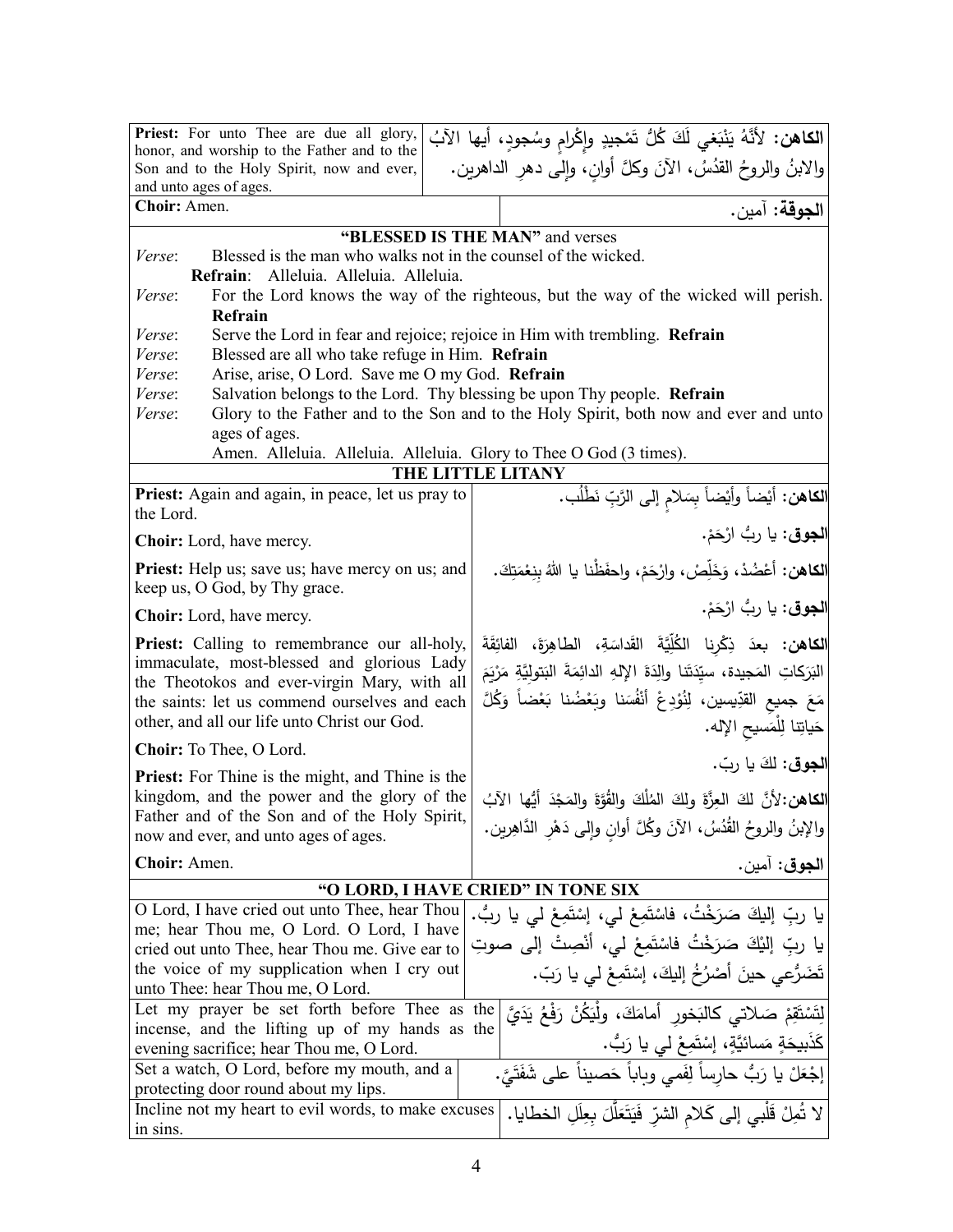| With men that work iniquity; and I will not                                                      |                                                                   | مَعَ الناسِ العامِلينَ الإِثْمَ ولا أنَّفِقُ مَعَ مُخْتارِيهِمْ.                                  |  |  |  |
|--------------------------------------------------------------------------------------------------|-------------------------------------------------------------------|---------------------------------------------------------------------------------------------------|--|--|--|
| communicate with the choicest of them.                                                           |                                                                   |                                                                                                   |  |  |  |
| The just man shall correct me in mercy and shall                                                 |                                                                   | سَيؤَدِّبُني الصِّدِّيقُ بِرَحْمَةٍ ويوَبِّخُني أمّا زيتُ                                         |  |  |  |
|                                                                                                  | reprove me; but let not the oil of the sinner anoint              |                                                                                                   |  |  |  |
| my head.                                                                                         |                                                                   | الخاطِئ فلا يُدهَنُ به رأِسي.                                                                     |  |  |  |
| For my prayer also shall still be against the things                                             |                                                                   | لأَنَّ صَلاتي أيضاً في مَسَرَّتِهِمْ، قَدِ ابْتُلِعَتْ                                            |  |  |  |
| with which they are well pleased; their judges                                                   |                                                                   | قُضاتُهُمْ مُلْتَصِقِينَ بِصَخْرَةٍ.                                                              |  |  |  |
| falling upon the rock have been swallowed up.<br>They shall hear my words, for they are sweet;   |                                                                   |                                                                                                   |  |  |  |
| as when the thickness of the earth is broken                                                     |                                                                   | يَسْمَعونَ كَلِماتي فإنّها قَدِ اسْتُلِذَّتْ مِثْلَ سَمْنِ الأَرْضِ                               |  |  |  |
| upon the ground, their bones are scattered by                                                    |                                                                   | المُنْشَقِّ على الأَرْضِ تَبَدَّدَتْ عِظامُهُمْ حولَ الجَحيم.                                     |  |  |  |
| the side of hell.                                                                                |                                                                   |                                                                                                   |  |  |  |
| But to Thee, O Lord, Lord, are mine eyes; in Thee                                                |                                                                   | لأنَّ يا ربُّ، يا ربُّ إليكَ عَيْنَيَّ وعليكَ تَوَكَّلْتُ فلا                                     |  |  |  |
| have I put my trust, take not away my soul.                                                      |                                                                   |                                                                                                   |  |  |  |
|                                                                                                  |                                                                   | تَنْزِع نَفسي.                                                                                    |  |  |  |
| Keep me from the snare which they have laid for                                                  |                                                                   | إِحْفَظْنِي مِنَ الفَخِّ الذي نَصَبوهُ لي ومِنْ مَعاثِرِ                                          |  |  |  |
| me, and the traps of the workers of iniquity.                                                    |                                                                   |                                                                                                   |  |  |  |
|                                                                                                  |                                                                   |                                                                                                   |  |  |  |
| Let the wicked fall into their own nets,                                                         |                                                                   | فاعِلي الإِثْمِ.<br>تَسْقُطُ الخَطَأَةُ في مَصائِدِهِم وأكونُ أنا على انْفِرادٍ إلى أنْ أعْبُرَ . |  |  |  |
| whilst I alone escape.                                                                           |                                                                   |                                                                                                   |  |  |  |
| I cried unto the Lord with my voice, with my voice                                               |                                                                   | بِصَوْتِي إِلَى الرَّبِّ صَرَخْتُ، بِصَوْتِي إِلَى الرَّبِّ                                       |  |  |  |
| unto the Lord, did I make my supplication.                                                       |                                                                   | تَضَرَّعْتُ.                                                                                      |  |  |  |
| I poured out my supplication before Him; I showed                                                |                                                                   | أَسْكُبُ أَمامَهُ تَضَرُّعي وأَحْزاني قُدّامَهُ أَخَبِّرُ .                                       |  |  |  |
| before Him my trouble.                                                                           |                                                                   |                                                                                                   |  |  |  |
| When my spirit was overwhelmed within me, then                                                   |                                                                   | عند فناءِ روحي مِنّي أنتَ تعرِفُ سُبُلِي.                                                         |  |  |  |
| Thou knewest my path.                                                                            |                                                                   |                                                                                                   |  |  |  |
| In the way wherein I walked have they                                                            |                                                                   | في هذا الطَّربِّقِ الذي كُنْتُ أسلُكُ فيهِ أَخْفَوا ليَ فخّاً.                                    |  |  |  |
| secretly laid a snare for me.                                                                    |                                                                   |                                                                                                   |  |  |  |
| I looked on my right hand, and beheld, but there                                                 | تَأْمَّلْتُ في الميامِنِ وأَبْصَرْتُ فلَمْ يَكُنْ مَنْ يَعرِفُني. |                                                                                                   |  |  |  |
| was no man that would know me.                                                                   |                                                                   |                                                                                                   |  |  |  |
| Refuge failed me; no one cared for my soul.                                                      |                                                                   | ضاعَ المَهْرَبُ منّي ولَمْ يُوجَدُ مَنْ يَطْلُبُ نفسى.                                            |  |  |  |
| I cried unto Thee, O Lord; I said: Thou art my                                                   |                                                                   | فصرَخْتُ إليكَ يا ربُّ وقُلْتُ أنتَ هو رجائي                                                      |  |  |  |
| refuge and my portion in the land of the living.                                                 |                                                                   | ونَصيبي في أرْضِ الأحياء.                                                                         |  |  |  |
| Attend unto my cry, for I am brought very low.                                                   |                                                                   |                                                                                                   |  |  |  |
|                                                                                                  |                                                                   | أَنْصِتْ إلى طِلْبَتي فإنّي قَدْ تَذَلَّلْتُ جِداً.                                               |  |  |  |
| Deliver me from my persecutors, for they are                                                     |                                                                   | نَجِّني مِنَ الذينَ يَضْطَهِدونَنى فإنَّهُمْ قد اعْتَزُّوا عليَّ.                                 |  |  |  |
| stronger than I.<br>For the Resurrection in Tone Six                                             |                                                                   |                                                                                                   |  |  |  |
|                                                                                                  |                                                                   |                                                                                                   |  |  |  |
| <b>Verse 10.</b> Bring my soul out of prison, that I<br>may praise Thy Name. O Christ, Possessor |                                                                   | ئز <b>تَكِيكُ 10 .</b> أُخْرِجْ مِنَ الْحَبْسِ نَفْسى لَكِنْي أَشْكُرِ اسْمَكَ .                  |  |  |  |
| of victory over Hades, Thou hast ascended                                                        |                                                                   | أَيُّها المَسيحُ المالِكُ الغَلَبَةَ عَلى الجَحيم، لَقَد صَعِدتَ                                  |  |  |  |
| the Cross that Thou mightest raise with Thee                                                     |                                                                   |                                                                                                   |  |  |  |
| those who sit in darkness. O Free among the                                                      |                                                                   | عَلَـى الصَّـليبِ، لِكَـى تُـنهِضَ مَعَـكَ الثـاوِينَ فـى ظُـلام                                  |  |  |  |
| dead, overflowing with life from Thine own                                                       |                                                                   | المَـوْتِ، أَيُّهـا الحُـرُّ بَـينَ الأَمـواتِ، والمُفـيضُ الـحَيـاةَ مِـنْ                       |  |  |  |
| light. O Almighty Savior, have mercy upon                                                        |                                                                   | نُورِكَ الخَاصِّ، والمُخَلِّصُ القادِرُ  عَلى كُلِّ شَيءٍ، ارحَمنا.                               |  |  |  |
| us.                                                                                              |                                                                   |                                                                                                   |  |  |  |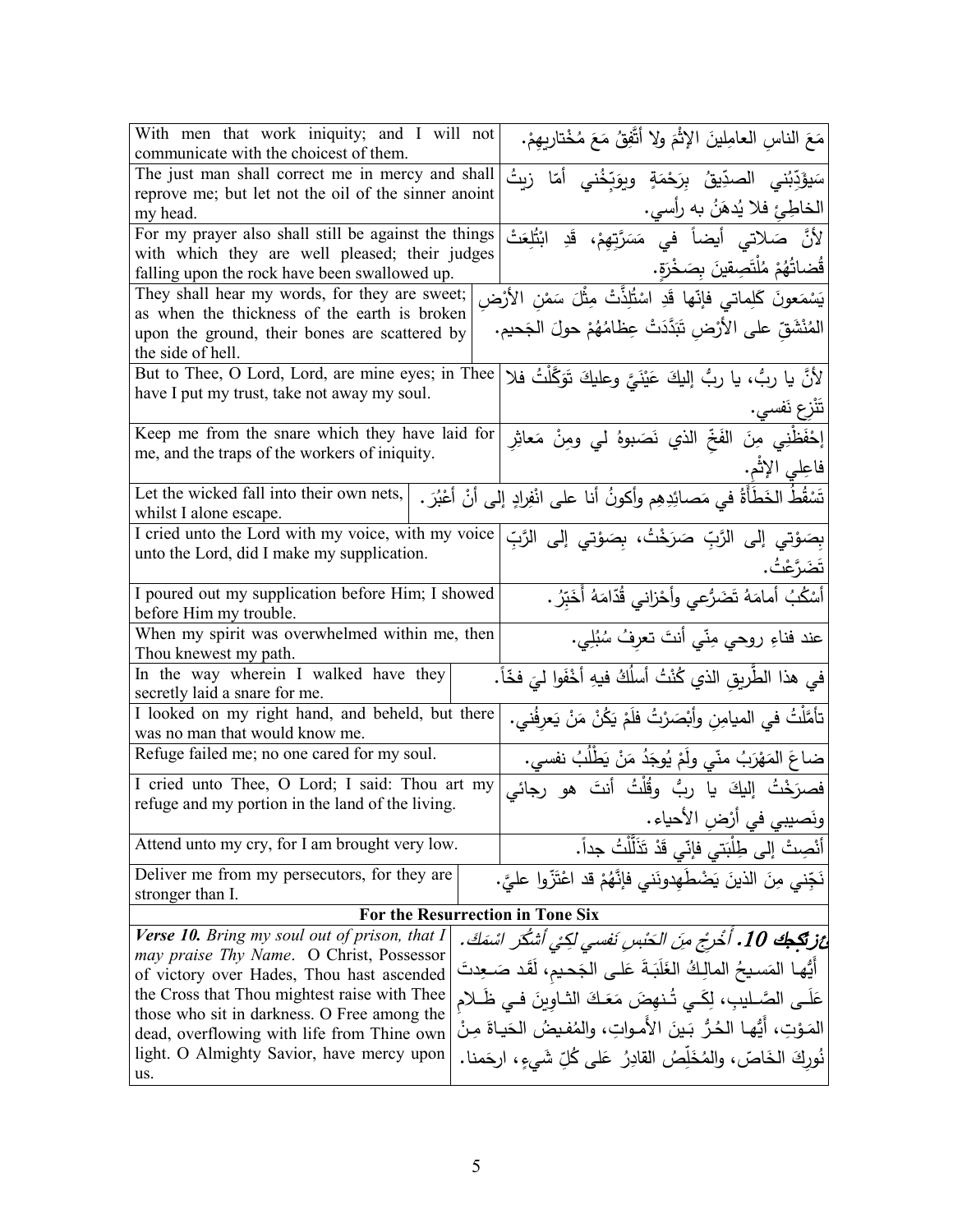| Verse 9. The righteous shall wait for me until Thou<br>recompense me. Today hath Christ trodden down<br>death, and hath risen as He said. He hath given joy<br>to the world that we might all shout in praise, O<br>Fountain of life, O unapproachable Light, and<br>Almighty Savior, have mercy upon us.                                                                                                                                                                          | ئ السلطني 9. إيّــايَ يُنْتَظِــُر الصِــدّيقونَ حَتّــى<br>تُ <i>جازَيَنِي.</i> اليومَ المَسيحُ قامَ ووطِئَ المَوتَ، كَما<br>قالَ، وَوَهَبَ العالَمَ الابتِهاجَ، لِكَي نَهتِفَ جَميعُنـا<br>بِالتَّسابيح قائِلِينَ: يا يَنبُوعَ الحَياةِ، أَيُّها النُّورُ الذي<br>لا يُدنَى مِنهُ، والمُخَلِّصُ الكُلِّيُّ الاقتِدارِ ، ارحَمنا.                                                                                                                         |  |  |  |
|------------------------------------------------------------------------------------------------------------------------------------------------------------------------------------------------------------------------------------------------------------------------------------------------------------------------------------------------------------------------------------------------------------------------------------------------------------------------------------|------------------------------------------------------------------------------------------------------------------------------------------------------------------------------------------------------------------------------------------------------------------------------------------------------------------------------------------------------------------------------------------------------------------------------------------------------------|--|--|--|
| <b>Verse 8.</b> Out of the depths have I cried to Thee, O<br>Lord, Lord hear my voice. O Lord, Who art in all<br>creation, whither shall we sinners flee from Thee?<br>To heaven? For Thou dwellest there; or to Hades?<br>For there Thou art the Trampler over death, or to<br>the depths of the sea? For there is Thy hand, O<br>Master. In Thee, therefore, seek we refuge, and<br>Thee do we worship beseechingly; O Thou who<br>didst rise from the dead, have mercy upon us. | ئ في 19 من الأعماق صرَحْتُ اللِكَ يا رَبُّ،<br><i>يا رَبُّ إِسْتَمِعْ لِصَوْتِي.</i> ۚ أَيُّها الرَّبُّ الكائِنُ في كُلِّ<br>الوُجودِ، إِلَى أَينَ نَهرُبُ مِنكَ نَحنُ الخَطَأَة؟ أَإِلـى<br>السَّماءِ؟ فَأنتَ هُناكَ ساكِنٌ. أمْ إلَى الجَحيم؟ فَأَنتَ<br>فيها لِلمَوتِ دائِسٌ. أَمْ إِلَى أَعماقِ البَحرِ ؟ فَهُناكَ<br>يَـدُكَ أَيُّهـا السـيّدُ. فَإِلَيـكَ نَلتَجِـئُ، وَلَـكَ نَسـجُدُ<br>مُتَضَرّعِينَ: يا مَنْ قامَ مِنْ بَينِ الأَمواتِ، ارجَمنا. |  |  |  |
| Verse 7. Let Thine ears be attentive to the<br>voice of my supplication. In Thy Cross, O<br>Christ do we glory, and Thy Resurrection do<br>we praise and glorify; for Thou art our God,<br>and beside Thee we know no other.                                                                                                                                                                                                                                                       | عز <b>تَكِطِهُ 7 .</b> لَتَكُنْ أَذَناكَ مُصْغِيَتَينِ إِلى صَنُوتِ تَضَرُّعي.<br>أَيُّها المَسيحُ، بِصَليبِكَ نَفتَخِرُ ، وَلقِيامَتِكَ نُسَبِّحُ وَنُمَجِّدُ،<br>لأَنَّكَ أَنتَ هُوَ إِلَهُنا، وَآخَرَ سِواكَ لا نَعرف.                                                                                                                                                                                                                                  |  |  |  |
| Verse 6. If Thou, O Lord, shouldest mark iniquities,<br>O Lord, who shall stand? For with Thee there is<br>forgiveness. The Lord we bless always, and praise<br>His Resurrection; for in submitting to crucifixion<br>for our sakes, He hath shattered death by Death.                                                                                                                                                                                                             | رَبٌ مَ <i>نْ يَثْبُتْ؟ فَإِنَّ مِن</i> عِن <i>دكِ الاغْتِفار .</i> نُباركُ<br>الرَّبَّ في كُلِّ حِينٍ، وَنُسَبِّحُ قِيامَتَهُ. لأَنَّهُ إذِ احتَمَلَ<br>الصَّلْبَ مِن أَجلِنا، بالمَوتِ لِلمَوتِ حَطَم.                                                                                                                                                                                                                                                   |  |  |  |
| Verse 5. Because of Thy Name have I waited<br>for Thee, O Lord; my soul hath waited upon<br>المَجدَ<br>Thy word, my soul hath hoped in the Lord.<br>Glory to Thy might, O Lord; for Thou hast<br>put a stop to the possessor of the might of<br>death, and hast renewed us by Thy Cross.                                                                                                                                                                                           | ئز تَكِطِك كَ. مِنْ أَجْلِ إِسْمِكَ صَبَرْتُ لَكَ يا رَبّ، صَبَرَتُ<br>نفسي في أقوالكَ، تَوَكَّلْتُ نَفسي على الرَّبّ.<br>لِقُدرَتِكَ يا رَبّ، لأَنَّكَ أبطَلتَ المالِكَ عِزَّةَ المَوتِ. وَجَدَّدْتَنا<br>بِصَلِيبِكَ، وَمَنَحتَنا الْحَياةَ، وَعَدَمَ الفَساد.                                                                                                                                                                                           |  |  |  |
| bestowing on us life and incorruptibility.<br>For St. Clement of Ancyra in Tone Two (** When he took Thee**)<br>Verse 4. From the morning watch until night, from<br>the morning watch let Israel trust in the Lord. As a                                                                                                                                                                                                                                                          | زَ <del>عَ يُ</del> كِبُكَ 4 . مِنْ الْنَعِجارِ الصُّنْبِحِ إِلـى اللَّيـلِ، مِنْ                                                                                                                                                                                                                                                                                                                                                                          |  |  |  |
| branch of Christ, the Vine of Life, * thou wast dug<br>about with a ploughing and tillage mystically<br>wrought; * for on being pruned with labors of<br>ascetic deeds, * thou wast harvested with the sword<br>* of martyrdom also, * mingling the divine wine of<br>compunction for us all. * Being all now filled with<br>its sweetness, * we keep feast with faith on thy<br>sacred * memory, O Father Clement blest of God.                                                   | انفجار الصُنْبح فَلَنيَّكلِّ إسْرائيلُ على الرَّبّ.<br>أَقَدُ<br>ظَهَرْتَ جِفْنَةً فـى كَـرِمِ الحَيـاةِ، فُلِـحَ حَولهَـا فِلاحَـةً<br>سرِّيَّةً أَيُّها الأَبُ المَغْبوطُ، فإنَّكَ بإنْهاكِ قِواكَ بأَتْعاب<br>النُسـكِ، وبتَقْطيعـكَ بسَـيْفِ الاسْتِشْــهادِ أَصْــبحتَ<br>تَسْقِينا خَمْرَة الخُشُوع، الَّتـي بِقُوَّةِ نَشوَتِها نُعيِّدُ كُلَّنـا<br>لِتَذكَارِكَ الكُلِّيِّ الشَرفِ.                                                               |  |  |  |
| <b>Verse 3.</b> For with the Lord there is mercy and with<br>Him is abundant redemption, and He will deliver<br>Israel from all his iniquities. As a branch of Christ,<br>the Vine of Life  (repeat above)                                                                                                                                                                                                                                                                         | <b>زعَ تَكَطِّكْ 3. ف</b> َانَّ م <i>ِنَ الرَّبِّ الرَّحْمَةَ، ومن</i> ْهُ <i>النَّجا</i> ةَ<br>الْكَثْيَرَةِ، وَهُوَ يُنَجِّى إِسْرائِيلَ مِنْ كُلِّ آثامِهِ.<br>لَقَدْ ظَهَرْتَ جفْنَةً في كَرم الحَياةِ (تعاد)                                                                                                                                                                                                                                          |  |  |  |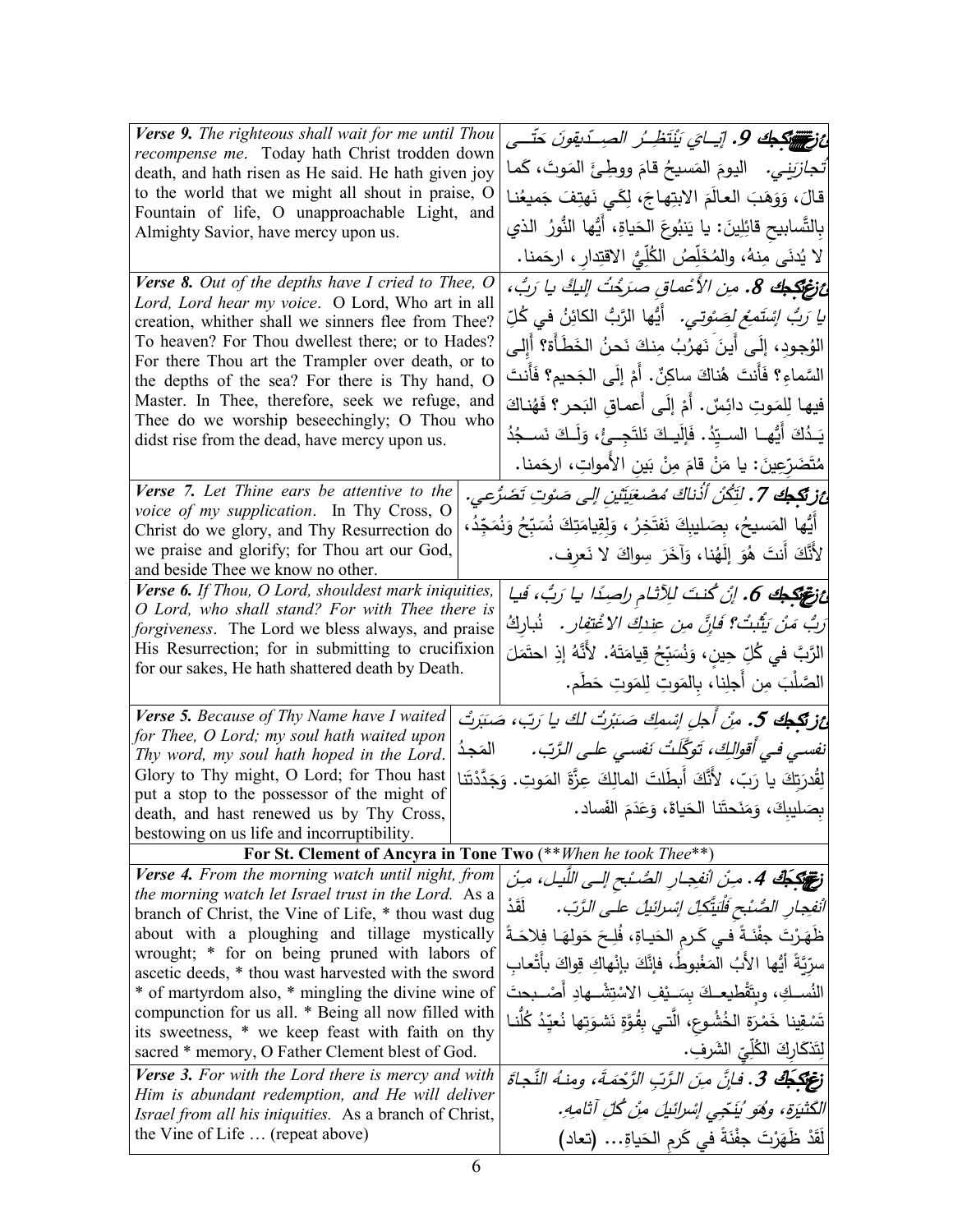|                                                                                                             | Verse 2. Praise the Lord, all nations; praise Him,<br>زِتِكَجِّكَ 2. سَبْحوا الرَّبَّ يا جميعَ الأَمَمْ، وامْدَحوُهِ |                                                                                                |
|-------------------------------------------------------------------------------------------------------------|----------------------------------------------------------------------------------------------------------------------|------------------------------------------------------------------------------------------------|
| all people. When thou, as a priest, wast off ring up<br>* that most dread and most perfect Sacrifice, which |                                                                                                                      | <i>يا سائرَ الشُعوب.</i> إنَّكَ فِيمَا كُنْتَ تَخْدُمُ الذَبيحَةَ                              |
| transcendeth this world, * then wast thou thyself                                                           |                                                                                                                      | الرَّهيبةَ الفَائِقةَ الكَمالِ، الَّتي تَسْمُو على كُلِّ ما في                                 |
| offered up as a sacrifice; * and with ready and                                                             |                                                                                                                      | العَـالَمِ أَيُّهـا الأَبُ المَغْبُـوطُ العَجيـبُ، قُدّمْتَ أنْـتَ                             |
| fervent heart, * O wise Hierarch Clement, * thine<br>own blood didst thou commingle with thy Master's       |                                                                                                                      | ذَبِيحَةً يا كُلِّيّ الْحِكْمَةِ، فَمزجْتَ دَمكَ عَن ارْتياح                                   |
| Blood, * wherewith being sprinkled, O blest one, *                                                          |                                                                                                                      |                                                                                                |
| thou wast shown to be wholly sacred * and                                                                   |                                                                                                                      | قَلْبِ ونَشاطٍ بِدَم سيّدكَ الّذي بِنَضْحِكَ بهِ أَصْبَحتَ                                     |
| completely pure, O wondrous man of God.                                                                     |                                                                                                                      | كُلِّكَ طَاهِراً شَرِيفاً للغَايةِ.                                                            |
| <b>Verse 1.</b> For His mercy is great toward us, and the<br>truth of the Lord endureth forever.            | Thou didst                                                                                                           | زِتْكِظِّهِ 1. لأَنَّ رَحْمَتَهُ قَدْ قَوِيتٌ عَلَيْنا، ۚ وَحَقُّ                              |
| sacrifice the Lamb of God, * which doth take away all                                                       |                                                                                                                      | <i>الرَّبِّ يَدو<sub>ُمُ</sub> إِلى الأَبَد.</i> إِنَّكَ فِيمَا كُنْتَ تَذْبَحُ                |
| the sin of the world, O worthily blest, * and which                                                         |                                                                                                                      | حَمَلَ اللهِ الَّذي يُطَهِّرُ العَالَمَ مِنَ الخَطِيئةِ، ويُبيدُ                               |
| hath destroyed death and corruption utterly; * off'ring                                                     |                                                                                                                      | المُــوتَ والبلَــى يــا مُتألِّــهَ اللــبّ، ذُبحْـتَ أنْـتَ                                  |
| Him, thou wast sacrificed, * a victim without spot, *<br>and wast planted with Him in the likeness of His   |                                                                                                                      |                                                                                                |
| death, * which bestoweth life in abundance; * now                                                           |                                                                                                                      | كَضَحِيَّةً لا عَيبَ فيها فَأَضْحَيتَ شَبِيهاً لَهُ في                                         |
| hast thou attained to His Kingdom, * O all-blessed                                                          |                                                                                                                      | مَوْتِهِ الجَالِبِ الحَياةَ، فَحَظَيْتَ الآنَ بِمَلَكُوتِهِ يا                                 |
| Clement, wise in things divine.                                                                             |                                                                                                                      | مُسْتَحِقَّ التَغْبِيط.                                                                        |
|                                                                                                             |                                                                                                                      | <b>DOXASTICON FOR ST. CLEMENT IN TONE EIGHT</b>                                                |
| Glory to the Father, and to the Son, and to the<br>Holy Spirit. Thou spentest eight and twenty              |                                                                                                                      | المجدُ للآبِ، والابنِ، والروحِ القُدْسِ.  لَقَدْ قَضَيْتَ مُدَّةً                              |
| years being beaten, riven with wounds, haled                                                                |                                                                                                                      | مِنَ الزَمانِ مُدَّةُ سِنيها أَرْبَعٌ في سَبْعٍ، أَيُّها الشَهيدُ في                           |
| to and fro through cities and countries,                                                                    |                                                                                                                      | الكَهَنةِ المُلْهَمُ منَ اللهِ اكْلِيمس، وأَنْتَ تَتَنَقَّلُ في المُدُن                        |
| crucified for Christ, O inspired of God; but                                                                |                                                                                                                      |                                                                                                |
| neither fire nor sword nor stripes could undo                                                               |                                                                                                                      | والقُرى، تُضْرَبُ وتُخْدَّشُ فيها وتُصْلَبُ من أَجْلِ                                          |
| the firmness of thy soul, and thou didst break                                                              |                                                                                                                      | المَسيح، ولَكنْ لَمْ تَقْوَ النَّارُ ولا السِياطُ ولا السَيفُ على                              |
| the might of the demons, O Hieromartyr<br>Clement; wherefore, intercede with Christ God                     |                                                                                                                      | إزالَةِ رَبِاطَةِ جَأْشِكَ، وقَدْ سَحقْتَ قُوَّةَ الشَياطِينِ، فالآنَ                          |
| that our souls be saved.                                                                                    |                                                                                                                      | تَثَنَفَّعْ إلى المَسيح الإِلَهِ في خَلاصِ نُفُوسِنا.                                          |
|                                                                                                             |                                                                                                                      | <b>THEOTOKION FOR THE RESURRECTION IN TONE SIX</b>                                             |
| Both now and ever, and unto ages of ages.                                                                   |                                                                                                                      | الآنَ وكُلَّ أُولِن، وإلى دَمُرِ الداهِرِينَ. آمين. ۚ مَنْ ذا الذي لا                          |
| Amen. Who shall not beatify thee, most                                                                      |                                                                                                                      |                                                                                                |
| holy Virgin? Who shall not praise thy                                                                       |                                                                                                                      | يُغَبِّطُكِ، أَيَّتُها البَتولُ الكُلِيَّةُ القداسَة؟ مَنْ ذا الذي لا يُسَبِّحُ                |
| birth-giving, free of travailing and pain?                                                                  |                                                                                                                      | مَولِدَكِ البَرِيءَ مِنَ الطَّلْقِ والمَخاضِ؟ لأنَّ الإِبنَ الوحيدَ                            |
| For the only Son rising timelessly from the<br>Father, Himself did become incarnate from                    |                                                                                                                      | الشَّارِقَ مِنَ الآبِ بمَعزلِ عن الزَمَنِ، هوَ نَفْسُهُ أَتي مِنكِ                             |
| thee in an inexplicable way. He, Who                                                                        |                                                                                                                      | مُتَجَسِّدًا بِحالٍ لا تُفَسَّر . الذي، وهوَ إلهٌ بالطَّبْع، قَدْ صارَ                         |
| while God by nature, became for our sakes                                                                   |                                                                                                                      | مِنْ أَجْلِنا إنساناً بالطَّبع، غيرَ مُنقَسِمٍ إلى وَجْهَيْنِ، لكِنّهُ                         |
| Man by nature, not divided into two                                                                         |                                                                                                                      |                                                                                                |
| persons, but known by two natures without<br>mixture or confusion. To Him, O noble                          |                                                                                                                      | مَعْروفٌ بِطَبِيعَتَيْن، مِنْ دونِ امِتزاج، أو تَشوُش. فإلِيْهِ                                |
| and most blessed one, plead for the                                                                         |                                                                                                                      | ابِتَهلي، أَيَّتها الشَّرِيفَةُ ذاتُ الْغِبطَةِ الطُّلِيَّةِ، أَنْ تُرْحَمَ نُفوسُنا.          |
| salvation of our souls.                                                                                     |                                                                                                                      |                                                                                                |
|                                                                                                             |                                                                                                                      | THE HOLY ENTRANCE                                                                              |
| entrance.)                                                                                                  |                                                                                                                      | (While the "both now" is chanted, the following dialogue occurs QUIETLY as the clergy make the |
| <b>Deacon:</b> Let us pray to the Lord. Lord, have mercy.                                                   |                                                                                                                      |                                                                                                |
|                                                                                                             |                                                                                                                      | ا <b>لشماس:</b> إلى الرَّبِّ نَطْلُبٍ. يارَبُّ ارْحَمْ.                                        |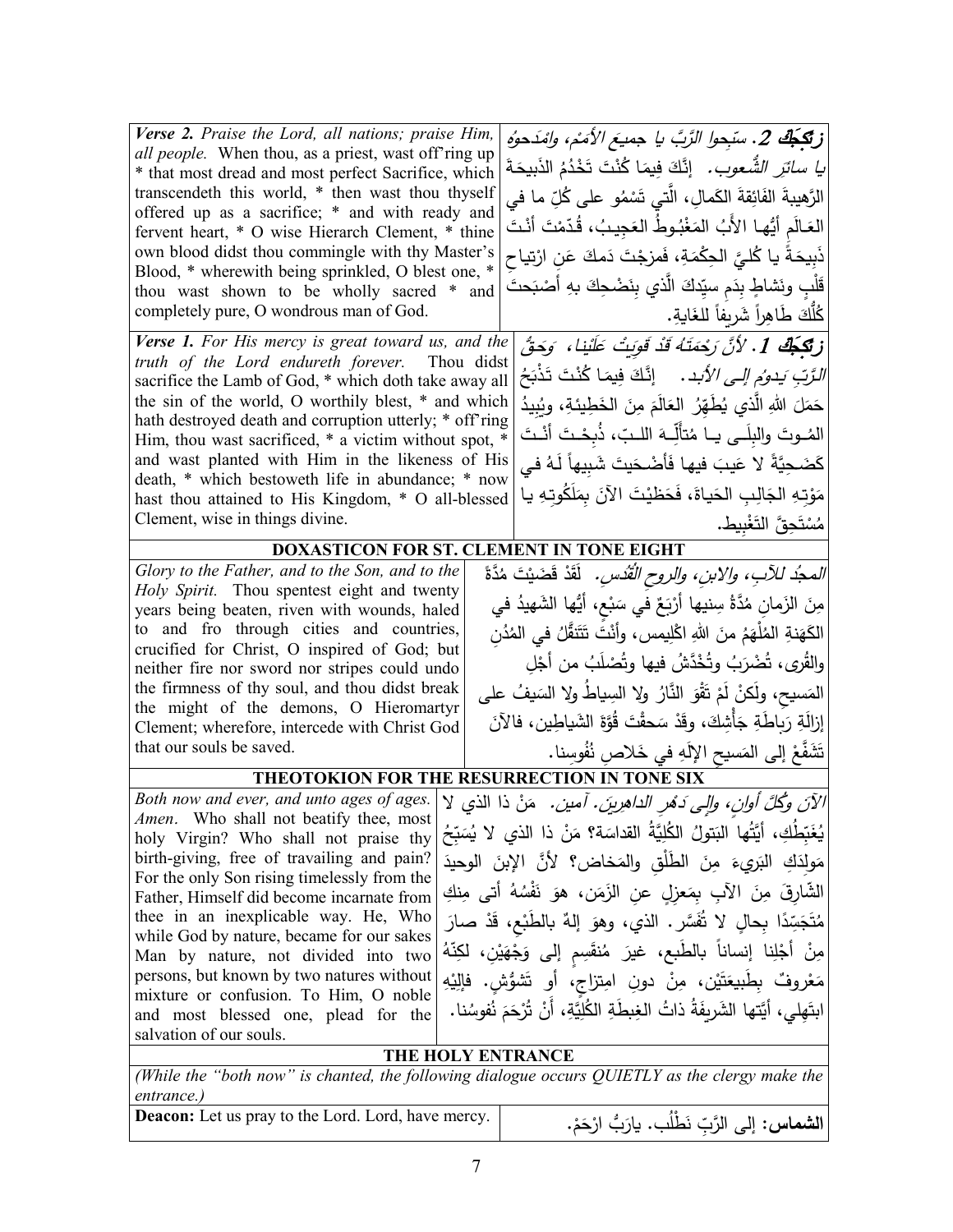| <b>Priest:</b> In the evening and in the morning and at                                              |                                                               | <b>الكاهن:</b> مَساءً وصَباحاً وعند الظّهيرَة، نُسَبّحُكَ ونُباركُكَ،                                               |  |  |  |
|------------------------------------------------------------------------------------------------------|---------------------------------------------------------------|---------------------------------------------------------------------------------------------------------------------|--|--|--|
| noonday we praise Thee, we bless Thee, we                                                            |                                                               |                                                                                                                     |  |  |  |
| give thanks unto Thee, and we pray unto Thee,                                                        |                                                               | ونَشْكُرُكَ ونَطْلُبُ إليكَ، يـا سـيّدَ الكُـلِّ، الـرّبَّ المُحِـبَّ                                               |  |  |  |
| O Master of all, Lord Who lovest mankind:<br>Direct our prayer as incense before Thee, and           |                                                               | البَشَرِ . فَقَوّمْ صَلاتَنا كالبَخورِ ۖ أَمامَكَ، ولا تُمِلْ قُلوبَنا إلى                                          |  |  |  |
| incline not our hearts unto words or thoughts of<br>evil, but deliver us from all who seek after our |                                                               | أَقْـوالٍ أَوْ أَفْكـارٍ شِـرّيرَةٍ، بَــلْ نَجِّنــا مِــنْ جَميــع الــذينَ                                       |  |  |  |
| souls. For unto Thee, O Lord, Lord, are our                                                          |                                                               | يُطــاردونَ نفوسَــنا، لِأَنَّ عيونَنــا إليــكَ يــا رَبُّ، يــا رَبُّ،                                            |  |  |  |
| eyes, and in Thee have we hoped. Put us not to                                                       |                                                               | وعَليكَ تَوَكَّلْنا. فَلا تَخْذُلْنا يا إلهَنا. لأنَّهُ بِكَ يَليقُ كُلُّ                                           |  |  |  |
| shame, O our God. For unto Thee are due all<br>glory, honor, and worship: to the Father and to       |                                                               |                                                                                                                     |  |  |  |
| the Son and to the Holy Spirit; now and ever,                                                        |                                                               | مَجْدٍ وإكْرام وسُجود، أَيُّها الآبُ والإبنُ والرُوحُ القُدُس،                                                      |  |  |  |
| and unto ages of ages. Amen.                                                                         |                                                               | الآنَ وكلَّ أُوانٍ وإِلى دَهْرِ الداهِرين. آمين.                                                                    |  |  |  |
| the great censing is completed, this next dialogue occurs QUIETLY.)                                  |                                                               | (When the clergy reach the center of the solea, the first part of the great censing begins. After the first part of |  |  |  |
| <b>Deacon:</b> Bless, master, the holy entrance.                                                     |                                                               | الشماس : باركْ يا سَيّدُ الدُخولَ المُقَدَّس.                                                                       |  |  |  |
| Priest: Blessed is the entrance to thy holy ones,                                                    |                                                               | ا <b>لكاهن:</b> مُباركٌ هو دُخولُ قِدِّيسيكَ كُلَّ حين، الآنَ                                                       |  |  |  |
| always, now and ever and unto ages of ages.                                                          |                                                               | وكلَّ أوان، وإِلَى دهر الداهرين.                                                                                    |  |  |  |
| Deacon: Amen.                                                                                        |                                                               | ا <b>لشماس :</b> آمين.                                                                                              |  |  |  |
| Deacon: Wisdom! Stand Upright!                                                                       |                                                               | ا <b>لشماس:</b> الحكْمَة! فلْنَسْتَقِمْ!                                                                            |  |  |  |
| <b>O GLADSOME LIGHT</b>                                                                              |                                                               |                                                                                                                     |  |  |  |
| Choir: O gladsome Light of the holy glory                                                            |                                                               | ا <b>لجوقة:</b> يا نوراً بهِيًّا لِقُدْسِ مَجْدِ الآبِ الذي لا يَموتُ،                                              |  |  |  |
| of the immortal Father, heavenly, holy,                                                              |                                                               |                                                                                                                     |  |  |  |
| blessed Jesus Christ. Now that we have come                                                          |                                                               | السَّماويُّ، القدّوسُ، المَغْبوطُ، يا يسوعُ المسيحُ. إذْ قدْ                                                        |  |  |  |
| to the setting of the sun, and behold the light<br>of evening, we praise God: Father, Son, and       | بَلَغنا إِلى غُروبِ الشَّمْسِ ونَظرْنا نوراً مسائياً، نُسبّحُ |                                                                                                                     |  |  |  |
| Holy Spirit. For meet it is at all times to                                                          |                                                               | الآبَ والابنَ والروحَ القُدُسَ الإلهَ. فَيا ابنَ اللهِ المُعطي                                                      |  |  |  |
| worship Thee with voices of praise, O Son of<br>God, Giver of Life. Therefore all the world          |                                                               | الحياةَ، إنَّكَ لَمُسْتَحِقٌّ في سائرَ الأوقاتِ أنْ شُبَّحَ                                                         |  |  |  |
| doth glorify Thee.                                                                                   |                                                               | بِأَصْواتٍ بارَّةٍ، لِذلِكَ العالَمُ لَكَ يُمَجِّد.                                                                 |  |  |  |
| <b>Deacon:</b> The evening prokeimenon.                                                              |                                                               | ا <b>لشمّاس:</b> تَرْنِيمَةُ المَساء.                                                                               |  |  |  |
|                                                                                                      |                                                               |                                                                                                                     |  |  |  |
| SATURDAY PROKEIMENON IN TONE SIX<br>Choir: The Lord is King, and hath clothed Himself                |                                                               |                                                                                                                     |  |  |  |
| with majesty. (ONCE)                                                                                 |                                                               | الجوقة: اَلرَّبُّ قَدْ مَلَكَ وَالجَلالَ لَبِسَ.                                                                    |  |  |  |
| Verse 1. The Lord is robed; He is girded with                                                        |                                                               | <b>ستيخن:</b> لَب <i>ِسَ الرَّبُّ الْقُوَّةِ وَتَمَنْطُقَ بِهَا</i> .  (اللازمة)                                    |  |  |  |
| strength. (Refrain)                                                                                  |                                                               |                                                                                                                     |  |  |  |
| <b>Verse 2.</b> For He has established the world so                                                  |                                                               | <b>ستيخن</b> : <i>لأَنَّهُ وَطَّدَ المَسْكُونَةَ فَلَنْ تَتَزَعْزَع</i> . (اللازمة)                                 |  |  |  |
| that it shall never be moved. (Refrain)                                                              |                                                               |                                                                                                                     |  |  |  |
| Verse 3. Holiness befits Thy house, O Lord,<br>forevermore. (Refrain)                                |                                                               | ئز تَكَجَك: لأَنَّهُ ثَبَّتَ المَسكونَةَ فَلَن تَتَزَعَزَع.                                                         |  |  |  |
| THE LITANY OF FERVENT SUPPLICATION                                                                   |                                                               |                                                                                                                     |  |  |  |
| Deacon: Let us say with our whole soul<br>and with our whole mind, let us say.                       |                                                               | ا <b>لشماس:</b> لِنَقَلْ جَميعُنا مِنُ كُلِّ نُفوسنا ومنْ كُلِّ نِيّاتِنا، لِنَقَلْ.                                |  |  |  |
| <b>Choir:</b> Lord, have mercy.                                                                      |                                                               | ا <b>لجوقة:</b> يا رَبُّ ارْحَم.                                                                                    |  |  |  |
| Deacon: O Lord Almighty, the God of our Fathers,                                                     |                                                               | <b>الشماس:</b> أَيُّها الرَّبُّ الضَّابطُ الكُلِّ إِلهُ آبائِنا،                                                    |  |  |  |
| we pray thee: hear us, and have mercy.                                                               |                                                               | نَطْلُبُ مِنْكَ، فاسْتَجِبْ وارْحَم.                                                                                |  |  |  |
|                                                                                                      |                                                               |                                                                                                                     |  |  |  |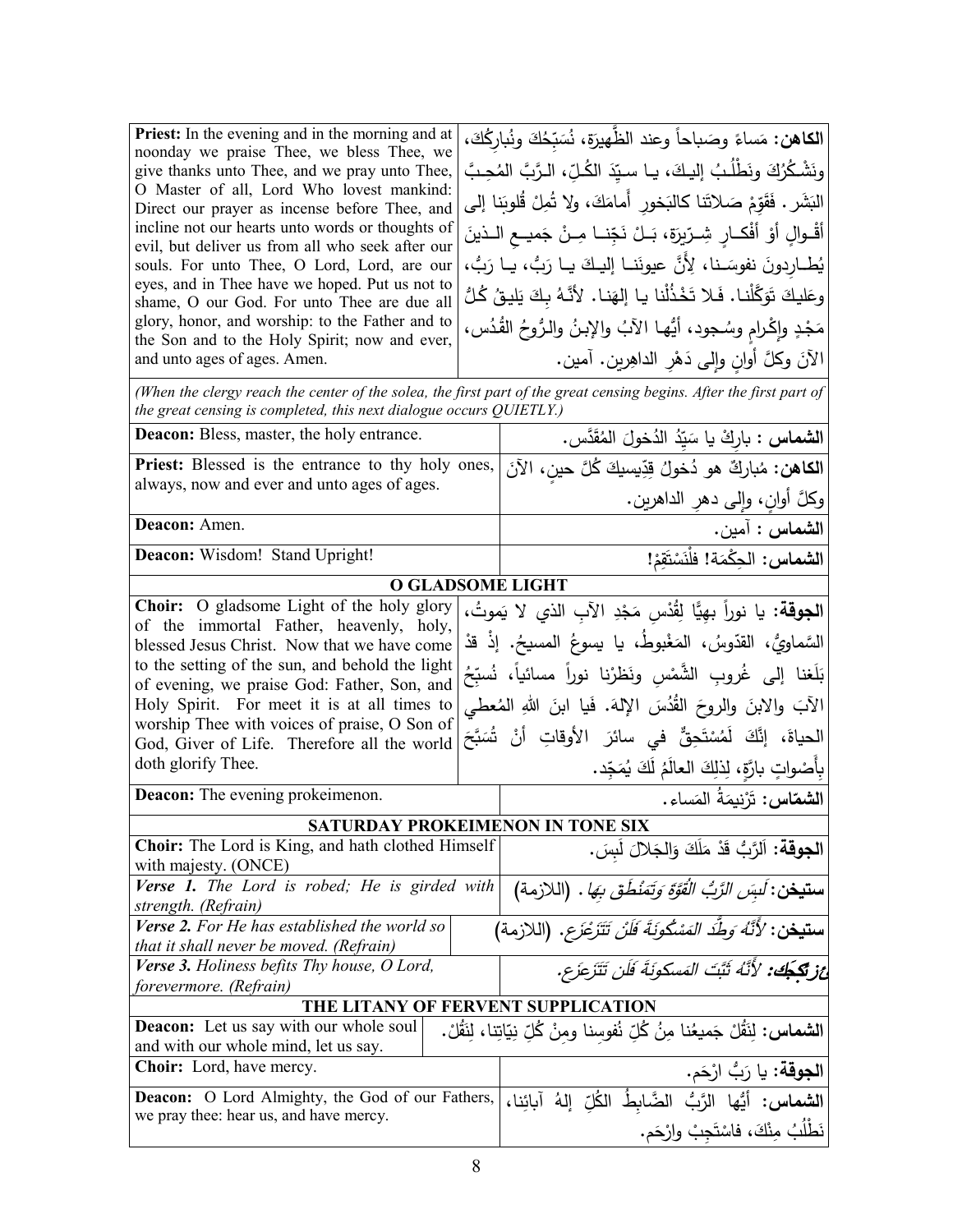| Choir: Lord, have mercy.                                                                                 |  | ا <b>لجوقة:</b> يا رَبُّ ارْحَم.                                             |  |  |  |
|----------------------------------------------------------------------------------------------------------|--|------------------------------------------------------------------------------|--|--|--|
| <b>Deacon:</b> Have mercy on us, O God, according to<br>Thy great mercy, we pray thee, hear us, and have |  | ا <b>لشماس:</b> ارْحَمْنا يا اللهُ بِعَظيمِ رَحْمَتِكَ، نَطْلُبُ             |  |  |  |
| mercy.                                                                                                   |  | مِنْكَ، فاسْتَجِبْ وارْحَم.                                                  |  |  |  |
| Choir: Lord, have mercy. (thrice)                                                                        |  | ا <b>لجوقة:</b> يا رَبُّ ارْحَم. (ثلاثا)                                     |  |  |  |
| <b>Deacon:</b> Again we pray for all pious and Orthodox<br>Christians.                                   |  | ا <b>لشماس:</b> وأيضاً نَطْلُبُ مِنْ أَجْل المَسيحيينَ                       |  |  |  |
|                                                                                                          |  | الحَسَنى العِبادَةِ الأَرْثوذُكْسيين.                                        |  |  |  |
| Choir: Lord, have mercy. (thrice)                                                                        |  | الجوقة: يا رَبُّ ارْحَم. (ثلاثا)                                             |  |  |  |
| Deacon: Again we pray for our father<br>and Metropolitan N. and our Bishop N.                            |  | ا <b>لشماس:</b> وَأَيضًا نَطْلُبُ مِنْ أَجلِ أبينا ومِتْروبوليتنا جوزيف.     |  |  |  |
| <b>Choir:</b> Lord, have mercy. <i>(thrice)</i>                                                          |  | ا <b>لجوقة:</b> يا رَبُّ ارْحَم. (ثلاثا)                                     |  |  |  |
| Deacon: Again we pray for our brethren: the<br>priests, hieromonks, deacons, hierodeacons,               |  | <b>الشماس:</b> وَأَيْضاً نَطْلُبُ مِنْ أَجْلِ إِخْوَتِنا الْكَهَنةِ          |  |  |  |
| and monastics, and all our brotherhood in                                                                |  | والشَمامِسَةِ والرُّهْبانِ والراهِباتِ، وكُلِّ إخْوَتِنا في المَسيحِ.        |  |  |  |
| Christ.<br>Choir: Lord, have mercy. (thrice)                                                             |  |                                                                              |  |  |  |
| Deacon: Again we pray for mercy, life, peace,                                                            |  | ا <b>لجوقة:</b> يا رَبُّ ارْحَم. (ثلاثا)                                     |  |  |  |
| health, salvation, and visitation and pardon and                                                         |  | ا <b>لشماس:</b> وأيضاً نَطْلُبُ مِنْ أَجْلِ الرَّحْمَةِ والحياةِ             |  |  |  |
| forgiveness of sins for (the servants of God,<br>[Names], and) all Orthodox Christians of true           |  | والسَّلامِ والعافِيَةِ والخَلاصِ لِعَبيدِ اللهِ، وجَميع                      |  |  |  |
| worship, who live and dwell in this community.                                                           |  | المَسيحيِّينَ الحَسَنى العِبادَةِ الأَرْثِوذُكْسِيينَ                        |  |  |  |
| <b>Choir:</b> Lord, have mercy. (thrice)                                                                 |  | السَّاكِنينَ والمَوْجودينَ في هذا المجتمع.                                   |  |  |  |
| <b>Deacon:</b> Again we pray for the blessed and ever-                                                   |  | ا <b>لجوقة:</b> يا رَبُّ ارْحَم. (ثلاثا)                                     |  |  |  |
| memorable founders of this holy church and (for the                                                      |  | ا <b>لشماس:</b> وَأَيْضاً نَطْلُبُ مِنْ أَجْلِ المطوَّبينَ                   |  |  |  |
| departed servants of God, [Names], and all our<br>fathers and brethren, the Orthodox departed this life  |  | الدائميّ الذِّكْر الذين عَمَّروا هذا الهيكلَ المقدَّس،                       |  |  |  |
| before us, who here and in all the world lie asleep in                                                   |  | ومِنْ أَجْلِ جَميع المُنْتَقِلينَ مِنْ آبائِنا وإِخْوَتِنا                   |  |  |  |
| the Lord.<br>Choir: Lord, have mercy. (thrice)                                                           |  | الأُرْثوذُكْسيِّينَ الراقِدينَ هَهُنا وفي كُلِّ مَكان.                       |  |  |  |
|                                                                                                          |  | ا <b>لجوقة:</b> يا رَبُّ ارْحَم. (ثلاثا)                                     |  |  |  |
| <b>Deacon:</b> Again we pray for those who bear<br>fruit and do good works in this holy and all-         |  | ا <b>لشماس:</b> وَأَيْضاً نَطْلُبُ مِنْ أَجْلِ الذينَ يُقَدِّمونَ الأَثمارَ  |  |  |  |
| venerable temple, those who serve and                                                                    |  | والذينَ يَصْنَعونَ الإحْسانَ في هذا الهيكلِ المقدَّسِ الكليِّ                |  |  |  |
| those who sing, those praying with us from<br>their homes, and all the people here present,              |  | الوقار ، والذينَ يَتْعَبونَ ويُرَتِّلونَ فيهِ، ومِنْ أَجْلِ هذا الشَّعْبِ    |  |  |  |
| who await Thy great and rich mercy.                                                                      |  | الواقِفِ، المُنْتَظِرِ مِنْ لَدُنْكَ الرَّحمَةَ الغَنِيَّةَ العُظْمي.        |  |  |  |
| <b>Choir:</b> Lord, have mercy. (thrice)                                                                 |  | ا <b>لجوقة:</b> يا رَبُّ ارْحَم. (ثلاثا)                                     |  |  |  |
| <b>Priest:</b> For thou art a merciful God and lovest<br>mankind, and unto thee we ascribe glory to the  |  | ا <b>لكاهن:</b> لأَنَكَ إِلهٌ رَحِيمٌ وَمُحِبٌّ لِلْبَشَرِ ، وَلَكَ نُرْسِلُ |  |  |  |
| Father and to the Son and to the Holy Spirit, now                                                        |  | المَجْدَ أَيُّها الآبُ، والإِبنُ، والرُّوحُ القُدُسُ، الآنَ                  |  |  |  |
| and ever, and unto ages of ages.                                                                         |  | وكُلَّ أُواِن، وإِلَى دَهْرِ الداه~ريِن.<br>ا <b>لجوقة:</b> آمين.            |  |  |  |
| Choir: Amen.                                                                                             |  |                                                                              |  |  |  |
|                                                                                                          |  | <b>THE EVENING PRAYER</b>                                                    |  |  |  |
| People: Vouchsafe, O Lord, to keep us this<br>evening without sin. Blessed art Thou, O Lord,             |  | ا <b>لشعب:</b> أَهِّلْنا يا رَبُّ أَنْ نُحْفَظَ في هذا المَساءِ بغَير        |  |  |  |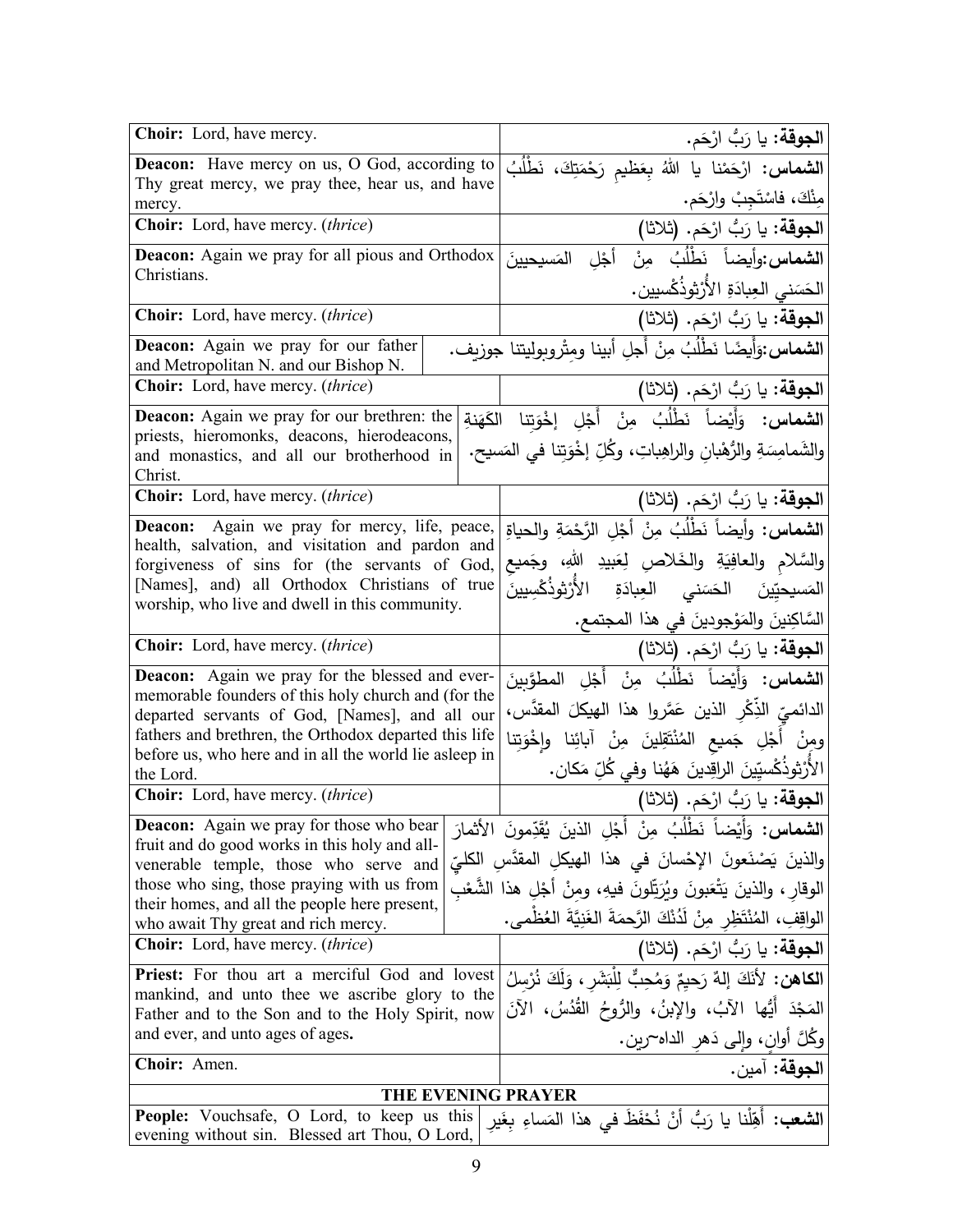|                                                   | THE I ITANY OF SHDDI ICATION                                           |
|---------------------------------------------------|------------------------------------------------------------------------|
| unto ages of ages. Amen.                          | دَهر الدّاهرين، آمين.                                                  |
| Son and to the Holy Spirit, now and ever, and     | الآبُ والابْنُ والرُّوحُ القُدُسِ، الآنَ وكُلَّ أوانٍ، وإلى            |
| Thee belongeth glory to the Father and to the     |                                                                        |
| belongeth worship, to Thee belongeth praise, to   | المَديحُ، بكَ يَليقُ التَّسْبِيحُ، لكَ يَجِبُ المَجْدُ، أَيُّها        |
| O despise not the works of Thy hands. To Thee     | إلى الأبَد، وَعَنْ أَعْمالِ يَدَيْكَ لا تُعْرِض. لَكَ يَنْبَغي         |
| statutes. Thy mercy, O Lord, endureth forever.    |                                                                        |
| Thou, O Holy One; enlighten me with Thy           | مُبارَكٌ أنتَ يا قُدُّوسُ، أُنِرْني بعَدْلِك. يا رَبُّ رَحْمَتُكَ      |
| me to understand Thy statutes. Blessed art        | علِّمْني وَصاياك. مُبارَكٌ أنتَ يا سَيّدُ، فَهّمْني حُقُوقَك.          |
| Thy statutes. Blessed art Thou, O Master; make    |                                                                        |
| on Thee. Blessed art Thou, O Lord; teach me       | عَلَيْنا، كَمِثْلِ اتِّكالنا عَلَيْك. مُبارَكٌ أنتَ يا رَبُّ،          |
| upon us, O Lord, even as we have set our hope     | وَمُمَجَّدٌ اسْمُكَ إِلَى الأَبَدِ، آمين. لِتَكُنْ يا رَبُّ رَحْمَتُكَ |
| is Thy Name forever. Amen. Let Thy mercy be       |                                                                        |
| the God of our fathers, and praised and glorified | خَطْيئَة. مُبارَكٌ أَنتَ يا رَبُّ، إِلهَ آبائِنا، وَمُسَبَّحٌ          |
|                                                   |                                                                        |

| THE LITANY OF SUPPLICATION                                                                                                                                             |  |                                                                                           |                                                                                                                                                                |  |  |                                                             |                                        |
|------------------------------------------------------------------------------------------------------------------------------------------------------------------------|--|-------------------------------------------------------------------------------------------|----------------------------------------------------------------------------------------------------------------------------------------------------------------|--|--|-------------------------------------------------------------|----------------------------------------|
| Deacon: Let us complete our evening prayer unto the Lord.                                                                                                              |  |                                                                                           |                                                                                                                                                                |  |  | ا <b>لشماس:</b> لِنُكَمِّلْ طِلْبَتَنا المسائية لِلْرَّبِّ. |                                        |
| Choir: Lord, have mercy.                                                                                                                                               |  |                                                                                           |                                                                                                                                                                |  |  |                                                             | ا <b>لجوقة:</b> يا رَبُّ ارْحَم.       |
| Deacon: Help us; save us; have mercy on<br>us; and keep us, O God, by Thy grace.                                                                                       |  |                                                                                           | ا <b>لشماس:</b> أَعْضُدْ وخَلِّصْ وارْحَمْ واحْفَظْنا يا أللهُ بِنِعْمَتِك.                                                                                    |  |  |                                                             |                                        |
| Choir: Lord, have mercy.                                                                                                                                               |  |                                                                                           |                                                                                                                                                                |  |  |                                                             | ا <b>لجوقة:</b> يا رَبُّ ارْحَم.       |
| <b>Deacon:</b> That the whole evening may be perfect, holy,<br>peaceful, and sinless, let us ask of the Lord.                                                          |  |                                                                                           | ا <b>لشماس:</b> أَنْ يَكونَ مَساؤُنِا كُلُّهُ كامِلاً، مُقَدَّساً،<br>سلامِيّاً، وبِلا خَطيئةٍ، الرَّبَّ نَسأَل.                                               |  |  |                                                             |                                        |
| Choir: Grant this, O Lord.                                                                                                                                             |  |                                                                                           |                                                                                                                                                                |  |  |                                                             | ا <b>لجوقة:</b> اسْتَجِبْ يا رَبّ.     |
| Deacon: An angel of peace, a faithful guide, a<br>guardian of our souls and bodies, let us ask of the<br>Lord.                                                         |  |                                                                                           | الشماس: مَلاكَ سَلام مُرْشِداً، أَميناً، حافِظاً                                                                                                               |  |  |                                                             | نُفوسَنا وأجْسادَنا، الرَّبَّ نَسْأَل. |
| Choir: Grant this, O Lord.                                                                                                                                             |  | ا <b>لجوقة:</b> اسْتَجِبْ يا رَبّ.                                                        |                                                                                                                                                                |  |  |                                                             |                                        |
| Deacon: Pardon and forgiveness of our sins<br>and transgressions, let us ask of the Lord.                                                                              |  |                                                                                           | ا <b>لشماس:</b> مُسامَحَةَ خَطايانا وغُفْرانَ زَلاَتِنا، الرَّبَّ نَسْأَل.                                                                                     |  |  |                                                             |                                        |
| Choir: Grant this, O Lord.                                                                                                                                             |  | ا <b>لجوقة:</b> اسْتَجِبْ يا ربّ.                                                         |                                                                                                                                                                |  |  |                                                             |                                        |
| Deacon: All things good and profitable for our souls<br>and peace for the world, let us ask of the Lord.                                                               |  |                                                                                           | الشماس: الصَّالِحاتِ والمُوافِقاتِ لِنُفوسنا، والسَّلامَ                                                                                                       |  |  |                                                             | لِلْعالَم، الرَّبَّ نَسْأَلْ.          |
| Choir: Grant this, O Lord.                                                                                                                                             |  |                                                                                           |                                                                                                                                                                |  |  |                                                             | ا <b>لجوقة:</b> اسْتَجِبْ يا ربّ.      |
| <b>Deacon:</b> That we may complete the remaining time of<br>our life in peace and repentance, let us ask of the Lord.                                                 |  | الشماس: أَنْ نُتَمِّمَ بَقِيَّةَ زَمانِ حَياتِنا بِسَلامِ وتَوْبَةٍ،<br>الرَّبَّ نَسْأَل. |                                                                                                                                                                |  |  |                                                             |                                        |
| Choir: Grant this, O Lord.                                                                                                                                             |  |                                                                                           |                                                                                                                                                                |  |  |                                                             | ا <b>لجوقة:</b> اسْتَجِبْ يا ربّ.      |
| Deacon: A Christian ending to our life,<br>painless, blameless, peaceful, and a good<br>defense before the fearful Judgment Seat<br>of Christ, let us ask of the Lord. |  |                                                                                           | ا <b>لشماس:</b> أنْ تَكونَ أُواخِرُ حَياتِنا مَسيحِيَّةً، سَلامِيَّةً، بِلا حُزْنِ<br>ولا خِزْيٍ، وجَواباً حَسَناً لَدى مِنْبَرِ  المَسيح المَرْهوبِ، نَسْأَل. |  |  |                                                             |                                        |
| Choir: Grant this, O Lord.                                                                                                                                             |  |                                                                                           |                                                                                                                                                                |  |  |                                                             | ا <b>لجوقة:</b> اسْتَجِبْ يا ربّ.      |
| <b>Deacon:</b> Calling to remembrance our all-holy,<br>immaculate, most blessed and glorious Lady the<br>Theotokos and ever-virgin Mary, with all the Saints,          |  |                                                                                           | ا <b>لشماس:</b> بَعْدَ ذِكْرِنا الكُلِّيَّةَ القَداسَةِ، الطاهِرَةَ،<br>الفائِقَةَ البَرَكاتِ، المَجيدةَ، سيّدَتَنا والِدةَ الإِلهِ                            |  |  |                                                             |                                        |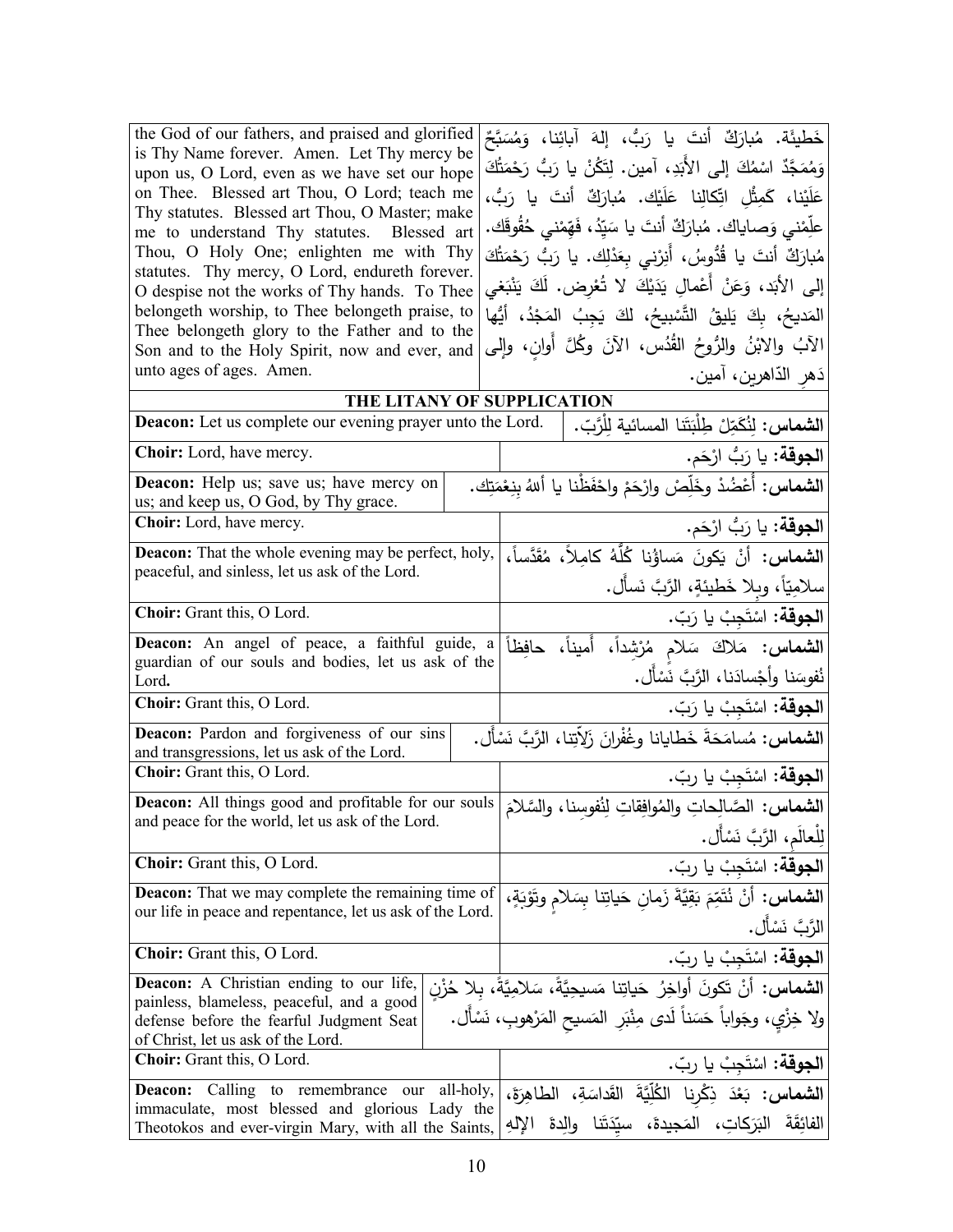| let us commend ourselves and each other, and all our                                                          | الدائِمَةَ البَتولِيَّةِ مَرْيَمَ مَعَ جميع القدِّيسينَ، لِنوْدِعْ                     |  |  |  |  |
|---------------------------------------------------------------------------------------------------------------|----------------------------------------------------------------------------------------|--|--|--|--|
| life unto Christ our God.                                                                                     | أَنفُسَنا وبَعْضُنا بَعْضاً وَكُلَّ حَياتِنا لِلْمَسيح الإله.                          |  |  |  |  |
| Choir: Grant this, O Lord.                                                                                    | الجوقة: لَكَ يا رَبّ.                                                                  |  |  |  |  |
| Priest: For thou art a good God and lovest mankind,                                                           | <b>الكاهن:</b> لأنَّكَ إلهٌ صالِحٌ ومُحِبٌّ لِلْبَشَرِ، ولكَ                           |  |  |  |  |
| and unto Thee we ascribe glory to the Father and to<br>the Son and to the Holy Spirit, now and ever, and unto | نُرْسِلُ المجْدَ، أَيُّها الآبُ والإِبْنُ والرُّوحُ القُدُسُ،                          |  |  |  |  |
| ages of ages.                                                                                                 | الآنَ وكُلَّ أُوانٍ، وإِلَى دَهْرِ الدَّاهِرِينِ.                                      |  |  |  |  |
| Choir: Amen.                                                                                                  | ا <b>لجوق</b> : آمين.                                                                  |  |  |  |  |
| <b>THE PEACE</b>                                                                                              |                                                                                        |  |  |  |  |
| Priest: Peace be to all.                                                                                      | ا <b>لكاهن:</b> السَّلامُ لِجَميعِكُم.                                                 |  |  |  |  |
| Choir: And to thy spirit.                                                                                     | ا <b>لجوقة</b> : ولروحِكَ أيْضاً.                                                      |  |  |  |  |
| Deacon: Let us bow our heads unto the Lord.                                                                   | <b>الشماس:</b> لِنَحْن رؤوسَنا لِلْرَّبّ.                                              |  |  |  |  |
| Choir: To thee, O Lord.                                                                                       | ا <b>لجوقة:</b> لَكَ يا رَبّ.                                                          |  |  |  |  |
| All bow their heads as the priest says the following prayer:                                                  |                                                                                        |  |  |  |  |
| Priest: O Lord our God, who didst bow the<br>heavens and come down for the salvation of                       | ا <b>لكاهن:</b> أَيُّها الرَّبُّ إلهُنا، يا مَنْ طَأَطَأُ السَّماواتِ ونَزَلَ          |  |  |  |  |
| mankind: Look upon thy servants and thine                                                                     | لِخَلاص جِنْس البَشَرِ ، أنظُرْ إلى عَبيدِكَ وإلى ميراثِكَ،                            |  |  |  |  |
| inheritance; for unto thee, the fearful Judge who<br>yet lovest mankind, have thy servants bowed their        | فإنَّ عَبِيدَكَ قَدْ حَنَوا رُؤُوسَهُمْ وأَخْضَعُوا أَعْناقَهُمْ لَكَ،                 |  |  |  |  |
| heads and submissively inclined their necks,                                                                  | أَيُّها القاضى المَهيبُ المُحِبُّ البَشَرِ ، غيرَ مُنْتَظِرِينَ                        |  |  |  |  |
| awaiting not help from men but entreating thy<br>mercy and looking confidently for thy salvation.             | الْمَعُونَةَ مِنَ الْبَشَرِ ، بَلْ مُنْتَظِرِينَ رَحْمَتَكَ وِمُتَوَقِّعِينَ           |  |  |  |  |
| Guard them at all times, both during this present                                                             | خَلاصَك. فاحْفَظْهُمْ في كُلِّ حين، وفي هَذا المَساءِ                                  |  |  |  |  |
| evening and in the approaching night, from every<br>foe, from all adverse powers of the devil and from        | الحاضِر ، والليلِ المُقْبلِ، مَصونينَ مِنْ كُلِّ فِعْلِ مُضادِّ                        |  |  |  |  |
| vain thoughts and from evil imaginations.                                                                     | شَيطانِيّ، ومنَ الأفْكارِ الباطِلَةِ والهَواجِسِ الشِرّيرَةِ.                          |  |  |  |  |
| Priest: Blessed and glorified be the might of                                                                 | ا <b>لكاهن:</b> لِيَكُنْ عِزُّ مُلْكَكَ مُبَارَكاً وَمُمَجَّداً أَيُّها الآبُ والابْنُ |  |  |  |  |
| thy kingdom of the Father and of the Son and<br>of the Holy Spirit, now and ever, and unto ages               | وَالرُوحُ الْقُدُسْ، الآنَ وَكُلَّ أَوَانٍ وَإِلَى دَهْرِ الدَاهِرِينِ.                |  |  |  |  |
| of ages.                                                                                                      |                                                                                        |  |  |  |  |
| Choir: Amen.                                                                                                  | ا <b>لجوقة:</b> آمين.                                                                  |  |  |  |  |
| <b>APOSTICHA FOR THE RESURRECTION IN TONE SIX</b>                                                             |                                                                                        |  |  |  |  |
| Thy Resurrection, O Christ our Savior, the angels in                                                          | لِقِيامَتِكَ أَيُّهِــا المَسـيحُ مُخَلِّصُــنا، المَلائِكَــةُ فــى                   |  |  |  |  |
| Heaven praise. Make us, who also are on earth,<br>worthy to praise Thee with a pure heart.                    | السَّماءِ يُسَبِّحُونَ. فَأَهِّلنا نَحنُ أَيضًا الَّذِينَ عَلـٰي                       |  |  |  |  |
|                                                                                                               | الأَرضِ، أَنْ نُمَجِّدَكَ بِقَلْبٍ نَقِيٍّ.                                            |  |  |  |  |
| Verse 1. The Lord is King, and hath clothed Himself                                                           | عْ زَعْ تَكُلِّكَ 1: الرَبُّ قَدْ مَلَكَ، والجمالَ لَبِسْ. لَبِسَ                      |  |  |  |  |
| with majesty. The Lord is robed; He is girded with<br>strength. Thou hast demolished the brazen gates of      | الدَبُّ القوَّةَ وَتَمْنُطُقَ بِها.<br>لَقَد سَحَقْتَ أَبـوابَ                         |  |  |  |  |
| Hades and crushed its bars; for Thou art an                                                                   | الجَحيم النُّحاسِيَّة، وَحَطِّمتَ أمخالَها، بِما أنَّكَ إلَهٌ                          |  |  |  |  |
| Almighty God, and didst raise fallen mankind.<br>Wherefore, do we cry to Thee in unison, O Thou               | قــادِرٌ ۚ عَلــِي كُـلِّ شَــيءٍ ، وَأَنْهَضْـتَ جِـنْسَ النِّشَـرِ                   |  |  |  |  |
| who didst rise from the dead, O Lord, glory to Thee.                                                          | السّاقِط. لِذَلِكَ نَهتِفُ إِلَيكَ بِأَصواتِ مُتَّفِقَة: يا مَنْ                       |  |  |  |  |
|                                                                                                               | قامَ مِن بَينِ الأمواتِ، يا رَبُّ المَجدُ لَك.                                         |  |  |  |  |
|                                                                                                               |                                                                                        |  |  |  |  |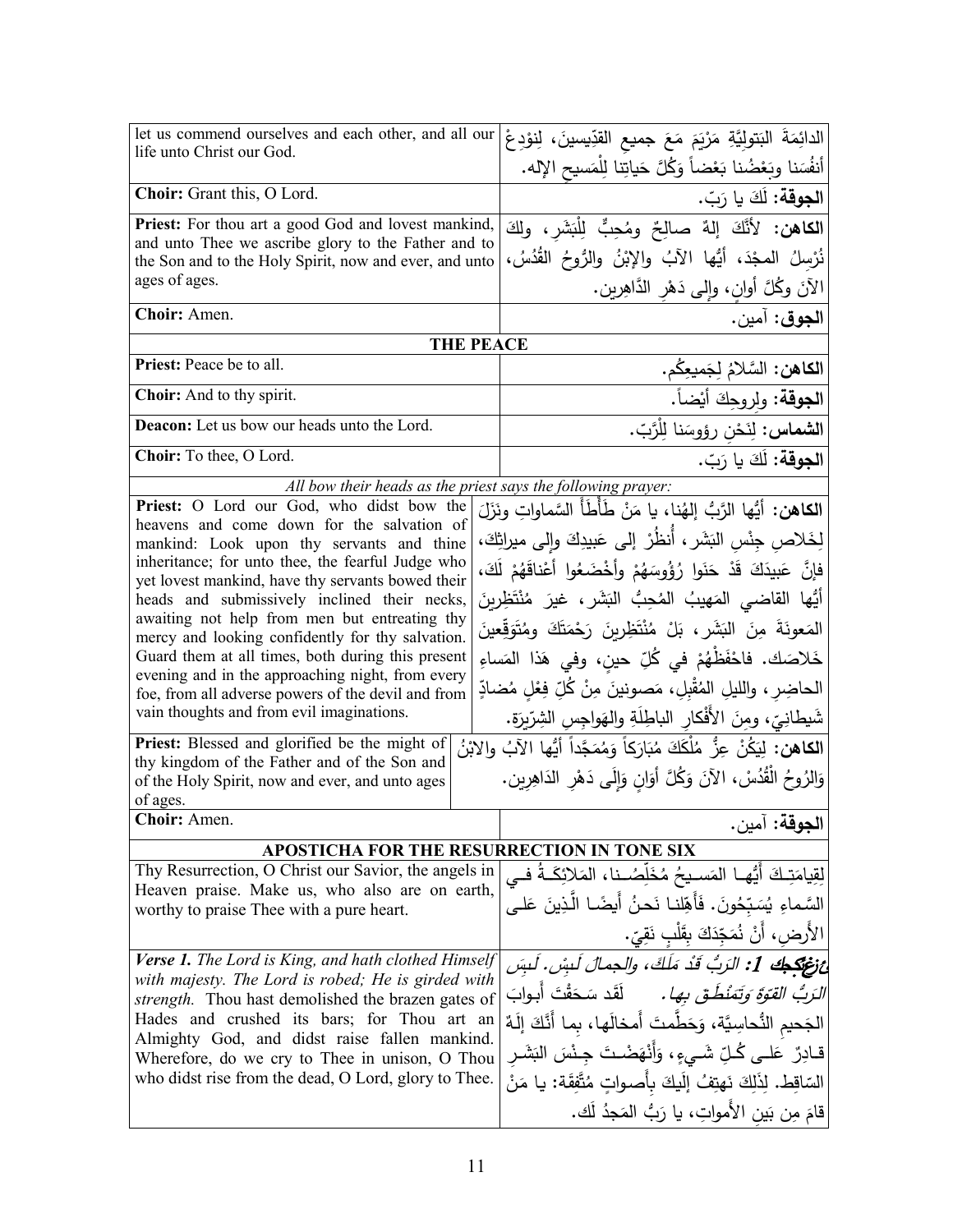| <b>Verse 2.</b> For He has established the world so                                                                                                            | عْ نِجْتَكِمِكَ 2: لأَنْهُ ثَبَّتَ المسْكونَةَ فَلَنْ تَتَزَعْزَع.<br>إِنَّ |  |
|----------------------------------------------------------------------------------------------------------------------------------------------------------------|-----------------------------------------------------------------------------|--|
| that it shall never be moved. Christ God, when<br>He wished to raise us from the old fall, was                                                                 | المَسيحَ الإِلهَ ۚ لمَّا شاءَ أَنْ يُقيمَنا أيضاً مِنَ السَّقطَةِ           |  |
| nailed on the Cross and placed in a grave. He it                                                                                                               | القَديمَة، سُمِّرَ  عَلى الصَّليبِ وَوُضِعَ في رَمس. هَذا                   |  |
| was Whom the ointment-bearing women did<br>seek, wailing with tears, and saying: Woe to us,                                                                    | الَّذي التَمَسَتْهُ النِّسْوَةُ الحـامِلاتُ الطِّيْبِ مُنتَحِبـاتٍ          |  |
| Savior of all, how didst Thou consent to occupy                                                                                                                | بِدُموعٍ وَقائِلاتٍ: وَيِلٌ لَنا يا مُخَلِّصَ الكُلِّ، كَيفَ قَبِلْتَ       |  |
| a grave? And after Thy lying therein willingly,                                                                                                                | أَنْ تَحُلَّ في لَحْدٍ؟ وَبَعدَ حُلولِكَ فيهِ باختِيارِكَ، كَيفَ            |  |
| how wast Thou stolen? How wast Thou<br>removed? And what place screened Thy life-                                                                              | سُـرِقْتَ؟ وكَيـفَ نُقِلْـتَ؟ وَأَيُّ مَكــانِ حَجَــبَ جَسَـدَكَ           |  |
| bearing body? Yea, appear to us, O Lord, as                                                                                                                    | اللاَّبِسَ الحَياة؟ لَكِن اظْهَرْ يا سَيّدُ كَما وَعَدتَنا، وَكُفَّ         |  |
| Thou didst promise us, and put a stop to the<br>shedding of tears. And as they wailed, behold an                                                               |                                                                             |  |
| angel shouted to them, saying, Cease wailing,                                                                                                                  | عَنّا النَّحيبَ والدُّموعِ. وَفيمـا كُنَّ يَنتَحِبْنَ، إذا بمَـلاكٍ         |  |
| and say to the Apostles that the Lord is risen,                                                                                                                | هَتَفَ نَحوَهُنَّ: أَكفُفنَ عَنِ النَّحيبِ، وَقُلنَ لِلرُّسُلِ: إِنَّ       |  |
| granting the world forgiveness and Great Mercy.                                                                                                                | الرَّبَّ قَد قامَ، مانِحاً العالَمَ الغُفرانَ، والرَّحمَةَ العُظمَى.        |  |
| Verse 3. Holiness befits Thy house, O Lord,<br>forevermore. O Christ God, Thou wast crucified                                                                  | ئز تَكِطِكَ 3: لَبُنِتِكَ بِنَبِغِي التَقَدِيِسُ يا رَّبُ إِلِي الأَبِدِ.   |  |
| as Thou willed, Thou ledest death captive, and                                                                                                                 | أَيُّها المَسيحُ، لَقَد صُلِبتَ كَما أَرَدتَ، وَسَبَيتَ المَوتَ             |  |
| arose in glory on the third day, for Thou art God,                                                                                                             | بِدَفنِكَ، وَقُمتَ فـى اليَومِ الثَّالِثِ بِمَجدٍ كالِّكٍ، مانِحًا          |  |
| granting the world eternal life and Great Mercy.                                                                                                               | العالَمَ الحَياةَ الأَبَدِيَّةَ، والرَّحمَةَ العُظمَى.                      |  |
| DOXASTICON FOR ST. CLEMENT IN TONE ONE                                                                                                                         |                                                                             |  |
| Glory to the Father, and to the Son, and to the Holy                                                                                                           |                                                                             |  |
| Spirit. By his trial of tortures for many years, the                                                                                                           | <i>المَجِدُ لـلآبِ والابنِ والروح القُدُسِ.</i> إنَّ مُعَانَـاةَ            |  |
|                                                                                                                                                                | العَذابَاتِ مُدَّةً منَ الزَمانِ طُويلةَ المَدَى، أَهَّلتْ                  |  |
| Martyr Clement, who is wondrous among priests,                                                                                                                 |                                                                             |  |
| was deemed worthy to attain to the delight of good<br>things that endureth forever; and he aboundeth in                                                        | اكلِيمسَ الشُّهيدَ في الكَهَنـةِ العَجِيبَ للْتَمتُّعِ الدَائِم             |  |
| the things of God, even he that trained many for                                                                                                               | بِنَعيم الخَيراتِ، فإنَّ الَّذي مرَّنَ بِنَمُوذجِهِ الخَاصِ                 |  |
| struggles by his own example, persuading the flesh<br>to regard the things that are above death. Therefore,                                                    | كَثِيرِينَ علَى الْجِهَادِ، قَدْ أَغْنَاهُ غَنَىً إِلهيَّاً، وأَقْنَعهُ     |  |
| let us the faithful cry unto him: O celebrated Great                                                                                                           | بِأَنْ لا يَحْتَسِبَ الْجَسَدَ أَسْمَى مِنَ الْمَوتِ، فَلَنَهْتِفَنَّ       |  |
| Martyr, by thine intercessions with Christ, destroy                                                                                                            | نَحوهُ يا مُؤْمِنونَ قَائِلينَ: بِشَفاعاتِكَ لَدى المَسيح                   |  |
| the inveterate obstinacy of our passions, and by thy<br>mediations, rescue us from adversities.                                                                | أَيُّها الشُّهيدُ العَظِيمُ السَعيدُ الَّذِكْرِ ، أَقْمَعْ جَمـاحَ          |  |
|                                                                                                                                                                | اهْوائِنا المُزْمِنَةِ ونَجِّنا من الأهْوالِ والخُطوبِ.                     |  |
|                                                                                                                                                                |                                                                             |  |
| <b>THEOTOKION FOR THE RESURRECTION IN TONE ONE</b>                                                                                                             |                                                                             |  |
| Both now and ever, and unto ages of ages.                                                                                                                      | ها قَد<br>الآنَ وكلَّ أوانِ وإلى دهرِ الداهرينِ. آمينِ.                     |  |
| <i>Amen.</i> Behold, now is fulfilled the prophecy of<br>Isaiah; for as Virgin thou hast given birth; and                                                      | تَمَّتْ نُبُوَّةُ إشَعْيا، لِأَنَّكِ وَلَدْتِ وأَنْتِ بَتولٌ ولَبِثْتِ بعد  |  |
| hast remained after giving birth as thou wert                                                                                                                  | الولِادَةِ كَما كُنتِ قَبِلَها. ولِأَنَّ المَولِودَ مِنكِ إِلَهٌ هُوَ،      |  |
| before; for He that was born of thee is God;                                                                                                                   |                                                                             |  |
| wherefore, nature also was restored. Despise not,                                                                                                              | لِذَلِكَ قد جَدَّدَ الطَّبائِعِ. فيا أَمَّ الإِلَهِ لا تُعْرِضي عَنْ        |  |
| O Theotokos, the supplications of thy servants                                                                                                                 | تَوَسُّلاتِ عَبِيدِكِ، الْمُقَدَّمَةِ في هَيْكَلِكِ. لكنْ بما أَنَّكِ       |  |
| that are sent up to thee in thy temple. But since                                                                                                              |                                                                             |  |
| thou hast borne in thine arms the merciful One,                                                                                                                | حَمَلْتِ في أَحضانِكِ الْمُتَعَطِّف، تَحَنَّني على الطالِبينَ               |  |
| rather take compassion on thy servants and                                                                                                                     | إلَيْكِ و تَشَفَّعي في خلاصٍ نُفوسِنا.                                      |  |
| intercede that our souls may be saved.                                                                                                                         |                                                                             |  |
| THE HYMN OF ST. SIMEON THE GOD-RECEIVER<br>الكـاهن: الآنَ أُطْلِقْ عَبْدَكَ أَيُّها السَّيّدُ علـى حَسَبٍ قَوْلِكَ   Choir: Lord, now lettest thou Thy servant |                                                                             |  |
|                                                                                                                                                                |                                                                             |  |
| depart in peace, according to Thy word;                                                                                                                        |                                                                             |  |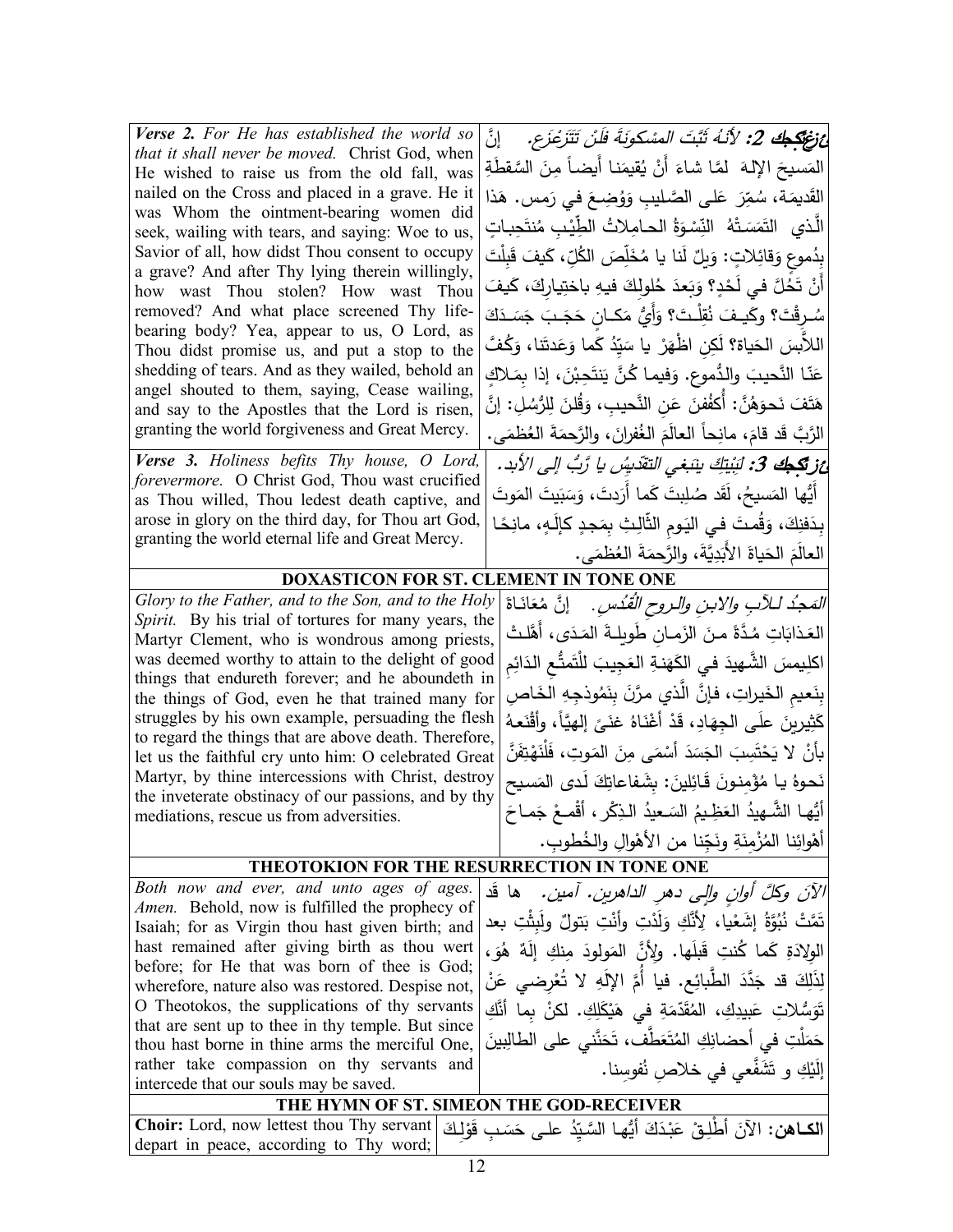| for mine eyes have seen Thy salvation,                                                                                                                                        |                                                                                                                      |  |
|-------------------------------------------------------------------------------------------------------------------------------------------------------------------------------|----------------------------------------------------------------------------------------------------------------------|--|
| which Thou hast prepared before the face                                                                                                                                      | بِسَلام، لأَنَّ عَيْنَـيَّ قَدْ أَبْصَرَتا خَلاصَك الذي أَعْدَدْتَهُ أَمامَ                                          |  |
| of all people, a light to lighten the Gentiles                                                                                                                                | كُلِّ الشُّعوبِ، نوراً لاسْتِعْلانِ الأُمَم، ومَجْداً لِشَعْبِكَ إسْرائيل.                                           |  |
| and the glory of Thy people Israel.                                                                                                                                           |                                                                                                                      |  |
|                                                                                                                                                                               | THE TRISAGION PRAYERS                                                                                                |  |
| People: Holy God, Holy Mighty, Holy Immortal:                                                                                                                                 | ا <b>لشعب:</b> قُدُّوسٌ اللَّهُ، قُدُّوسٌ القَوِيِّ، قُدُّوسٌ الذي لا                                                |  |
| Have mercy on us. (thrice)                                                                                                                                                    | يَموتُ، ارحَمْنا. (ثلاثاً)                                                                                           |  |
| Glory to the Father, and to the Son, and to the Holy                                                                                                                          | المَجدُ للآبِ والابنِ والروحِ القُدُسِ، الآنَ وكلَّ أوانِ                                                            |  |
| Spirit; both now and ever, and unto ages of ages.                                                                                                                             | وإِلى دَهْرِ الداهرينَ. أمين.                                                                                        |  |
| Amen.                                                                                                                                                                         |                                                                                                                      |  |
| All Holy Trinity, have mercy on us. Lord, cleanse<br>us from our sins. Master, pardon our iniquities.                                                                         | أَيُّها الثالوثُ القدوسُ، ارحمْنا. يا ربُّ اغْفُرْ                                                                   |  |
| Holy God visit and heal our infirmities, for Thy                                                                                                                              | خَطايانا. يا سيّد تَجاوزْ عَنْ سَيِّئاتِنا. يا قُدّوسُ                                                               |  |
| Name's sake.                                                                                                                                                                  | اطْلِعْ واشْفِ أَمْراِضَنا، مِنْ أَجْلِ اسْمِكَ.                                                                     |  |
| Lord, have mercy. (thrice)                                                                                                                                                    | يا ربُّ ارْحَم. (ثلاثاً)                                                                                             |  |
| Glory to the Father, and to the Son, and to the Holy                                                                                                                          | المَجدُ للآبِ والابنِ والروحِ القُدُسِ، الآنَ وكلَّ أوانِ                                                            |  |
| Spirit; both now and ever, and unto ages of ages.<br>Amen.                                                                                                                    | وإِلى دهر الداهرينَ. أمين.                                                                                           |  |
| Our Father, Who art in heaven, hallowed be Thy                                                                                                                                | أبانـا الـذي فـى السَّماواتِ، لِيتقدَّس اسمُكَ، ليـأتِ                                                               |  |
| Name. Thy kingdom come; Thy will be done on<br>earth as it is in heaven. Give us this day our daily                                                                           | مَلَكوتُك، لِتَكُنْ مشيئَتُكَ كَمَا في السَّماءِ كذلِكَ على                                                          |  |
| bread; and forgive us our trespasses, as we forgive                                                                                                                           | الأرض، خُبْزَنـا الْجَوْهَرِيّ أَعْطِنَـا اليومَ، واتْرُكْ لَنَـا                                                    |  |
| those who trespass against us, and lead us not into                                                                                                                           |                                                                                                                      |  |
| temptation, but deliver us from evil.                                                                                                                                         | ما علَيْنا، كما نَترُكُ نَحْنُ لِمَنْ لَنا عَلَيْهِ، ولا تُدْخِلْنَا                                                 |  |
|                                                                                                                                                                               | في تَجْرِبةٍ، لكن نَجِّنَا مِنَ الشريرِ .                                                                            |  |
| Priest: For thine is the kingdom, and the                                                                                                                                     | ا <b>لكاهن:</b> لأنَّ لَكَ المُلْكَ، والقُوَّةَ، والمَجْدَ، أيُّها الآبُ والإبنُ                                     |  |
| power, and the glory, of the Father, and of<br>the Son, and of the Holy Spirit, now and ever                                                                                  | والروحُ القُدُسُ، الآنَ وكلَّ أوانِ وإلى دهرِ الداهرين.                                                              |  |
| and unto ages of ages.                                                                                                                                                        |                                                                                                                      |  |
| Choir: Amen.                                                                                                                                                                  | ا <b>لجوقة:</b> آمين.                                                                                                |  |
|                                                                                                                                                                               |                                                                                                                      |  |
|                                                                                                                                                                               | RESURRECTIONAL APOLYTIKION IN TONE SIX                                                                               |  |
| sacred body, angelic powers shone above Thy                                                                                                                                   | إِنَّ الْقُوَّاتِ الْمَلائِكِيَّةِ ظَهَروا على قَبْرِكَ الْمُوَقَّرِ ، When Mary stood at Thy grave, looking for Thy |  |
| revered tomb; and the soldiers who were to keep                                                                                                                               | والْحُرَّاسَ صاروا كالأُمواتِ، ومَرْبَمَ وَقَفَتْ عِنْدَ                                                             |  |
| guard became as dead men. Thou led Hades captive                                                                                                                              | القَبْرِ     طالِبَةٌ   جَسَدَكَ   الطاهِرَ ،   فَسَبَيْتَ   الجَحيمَ   ولَمْ                                        |  |
| and wast not tempted thereby. Thou didst meet the<br>Virgin and didst give life to the world, O Thou,                                                                         | تُجَرَّبْ مِنْها، وصادَفْتَ البتولَ مانِحاً الحياة. فيا                                                              |  |
| Who art risen from the dead, O Lord, glory to Thee.                                                                                                                           | مَنْ قامَ مِنْ بينِ الأمواتِ، يا رِبُ المَجْدُ لَكَ.                                                                 |  |
| APOLYTIKION OF ST. CLEMENT OF ANCYRA IN TONE FOUR                                                                                                                             |                                                                                                                      |  |
| Glory to the Father, and to the Son, and to the                                                                                                                               | <i>المَجُد للآبِ والابنِ والروح القُدْسِ.</i> لَقَدْ نَبَتَّ لِلْمؤمنينَ                                             |  |
| Holy Spirit. Thou didst blossom forth for the                                                                                                                                 | يا كُلِّيَّ الشَرَفِ اكْليمَنْضُس، كَرَمَةَ بِرِّ وغُصْنَ جِهادٍ                                                     |  |
| faithful, O most sacred Clement, as a branch of                                                                                                                               |                                                                                                                      |  |
| holiness, a staff of contest, a most sacred<br>وزَهْرَةَ طُهْرٍ ، وثَمَراً لَذيذاً مَنَحَهُ الله. فالآنَ إذْ أَنَّكَ شَرِيكٌ<br>flower, and a sweet God-given fruit. But as a |                                                                                                                      |  |
| fellow-sufferer of martyrs and a fellow-prelate                                                                                                                               | لِلشُهَداءِ في الْجِهادِ وَلِرُؤَساءِ الدَّهَنَةِ في العَرْش، تَشَفَّعْ                                              |  |
| of hierarchs, intercede with Christ our God that                                                                                                                              | إلى المَسيح الإِلَهِ أَنْ يُخَلِّصَ نُفوسَنا.                                                                        |  |
| our souls be saved.                                                                                                                                                           |                                                                                                                      |  |
| RESURRECTIONAL THEOTOKION IN TONE FOUR                                                                                                                                        |                                                                                                                      |  |